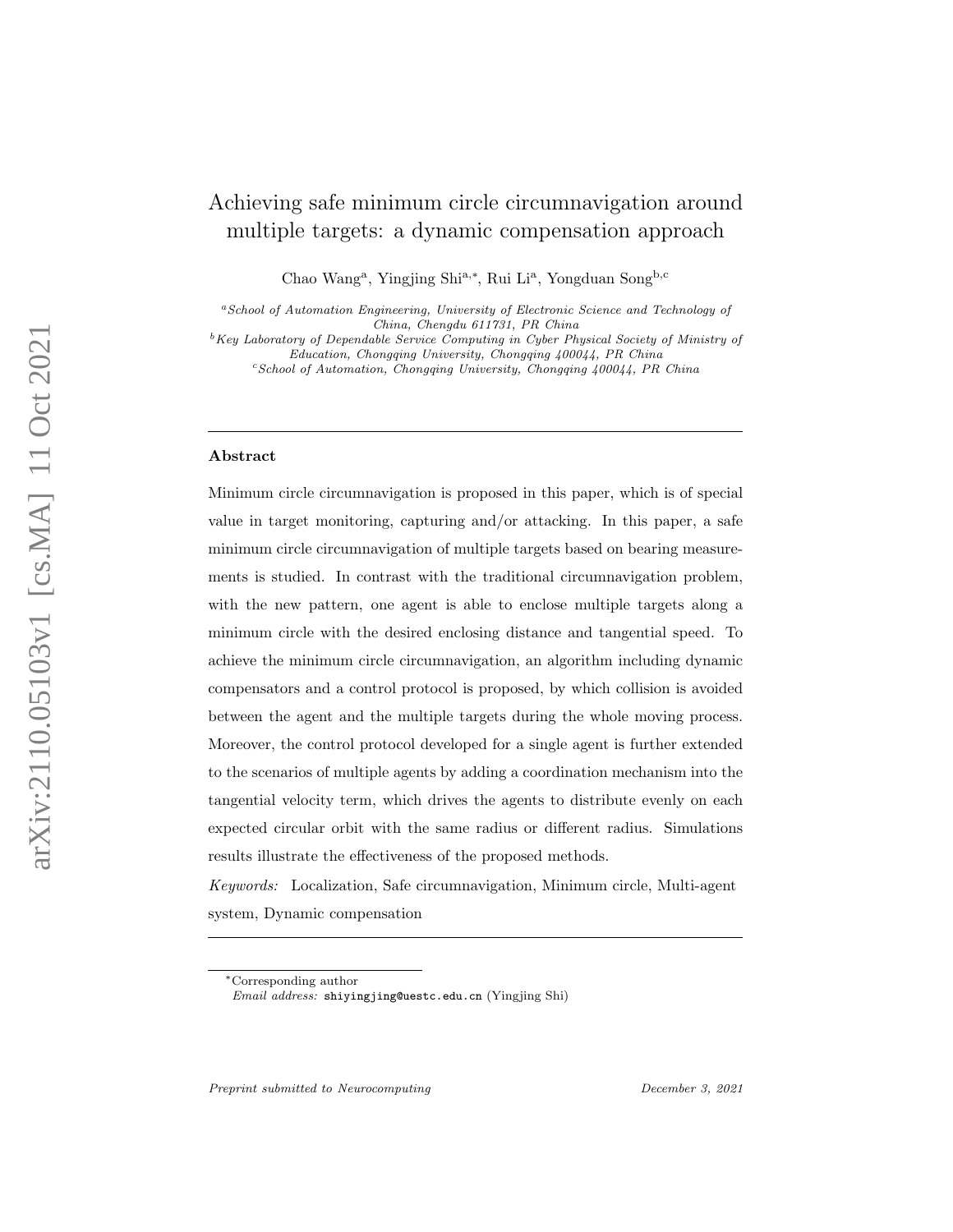# 1. Introduction

Due to the wide applications in applications in satellite clusters, monitoring, rescue, etc, considerable effort has been made to study the coordination control of the multi-agent system including consensus, formation, containment control and so on  $[1-4]$  $[1-4]$ . In the area of cooperative control of multi-agent systems, circumnavigation is an important problem, which is to drive an agent/agents to enclose some targets or an area of interest. A classic method dealing with such problem is that the agent first localize the targets, and then encloses the targets with the desired radius and tangential speed. Previous literature taking this classic approach includes, but is not limited to, [\[5–](#page-26-2)[8\]](#page-26-3).

According to the availability of target information, circumnavigation problems can be divided into full information-based and incomplete informationbased circumnavigation. So far, full information-based circumnavigation problem has been widely investigated in literature, e.g., [\[5](#page-26-2)[–10\]](#page-27-0), where the agent can directly obtain the position information of the target. However, such method is not applicable in some scenes where the target's position cannot be obtained directly. Therefore, the incomplete information-based circumnavigation problem has attracted increasing attention, see [\[11](#page-27-1)[–25\]](#page-28-0). Compared with the distanceonly measurement adopted in [\[11–](#page-27-1)[16\]](#page-27-2), the bearing-only measurement is a passive measurement, which is favourable in some special scenes such as radio silence and has been investigated in literature, see e.g., [\[17–](#page-27-3)[25\]](#page-28-0).

In the early studies on circumnavigations with only bearing information, [\[17\]](#page-27-3) is a pioneering work, where an algorithm is proposed enabling an agent to enclose a target with the desired radius and tangential velocity. The target's position is directly estimated by constructing the errors of the target position through orthogonal projection and the errors converge to zero with the movement of the agent. In [\[18\]](#page-28-1), this algorithm is further extended for a multi-target scene, where multiple agents enclose multiple targets with the desired radius.

In recent studies, other key issues are considered while solving the localization and circumnavigation problem. To closely detect or monitor the targets,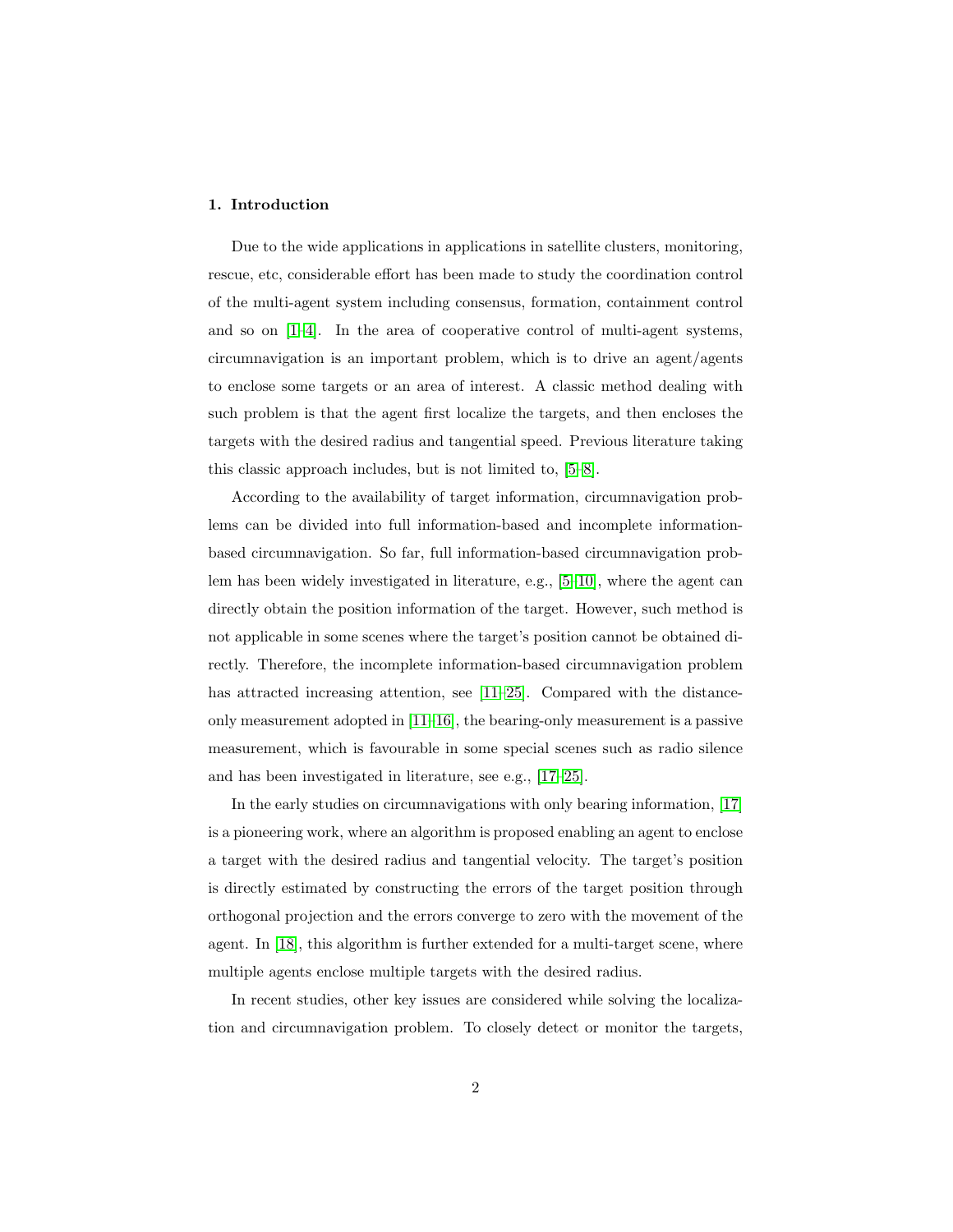one important problem is concerned with how to realize a circumnavigation pattern that enables an agent to enclose the targets closely. In addition, how to design an algorithm to avoid collision with the targets is also worth investigating when enclosing unknown targets with only bearing measurements.

There have been some research efforts to investigate such localization and circumnavigation problems. Different from the previous circular circumnavigation, the authors of [\[19\]](#page-28-2) propose an elliptical circumnavigation pattern. Since elliptical circumnavigation is closer than the traditional circle circumnavigation, it shows a better performance in harsh environments. But collision avoidance with the targets is not considered and the distribution range of targets need to be known in advance. Although [\[20\]](#page-28-3) proposes a safe circle circumnavigation pattern, where the distance between the agent and the targets is larger than a safe distance, the pattern is not close enough and the distribution of initial positions of the estimates of the targets is strictly limited as well. Subsequently, a new scalar estimator is designed in [\[21\]](#page-28-4), which provides a collision avoidance mechanism with a loose initial condition. However, [\[21\]](#page-28-4) does not consider multitarget scenarios. Inspired by [\[19,](#page-28-2) [21\]](#page-28-4), a safe convex-circumnavigation pattern is proposed in [\[22\]](#page-28-5) for multiple targets. The pattern realizes the closer circumnavigation than elliptical circumnavigation under loose initial conditions. Moreover, there is no collision between the agent and the convex hull of multiple targets. However, the convex-circumnavigation pattern is not good enough in engineering practice to design control law. The reason is that the curvature of the orbit in the convex hull vertex region is large, thus it is difficult to control the agent to turn in this region. It should be noted that the control law is different from the control protocol. The speed of the agent is regulated with the control protocol and the force acting on the agent is regulated with the control law. With this consideration, a smooth circumnavigation pattern is expected because smooth orbitals require simpler accelerations than complex orbitals.

Inspired by the above analysis, in this paper, we consider the localization and safe minimum circle circumnavigation problem for multiple targets using bearing-only measurements, where the agent can safely circumnavigate a min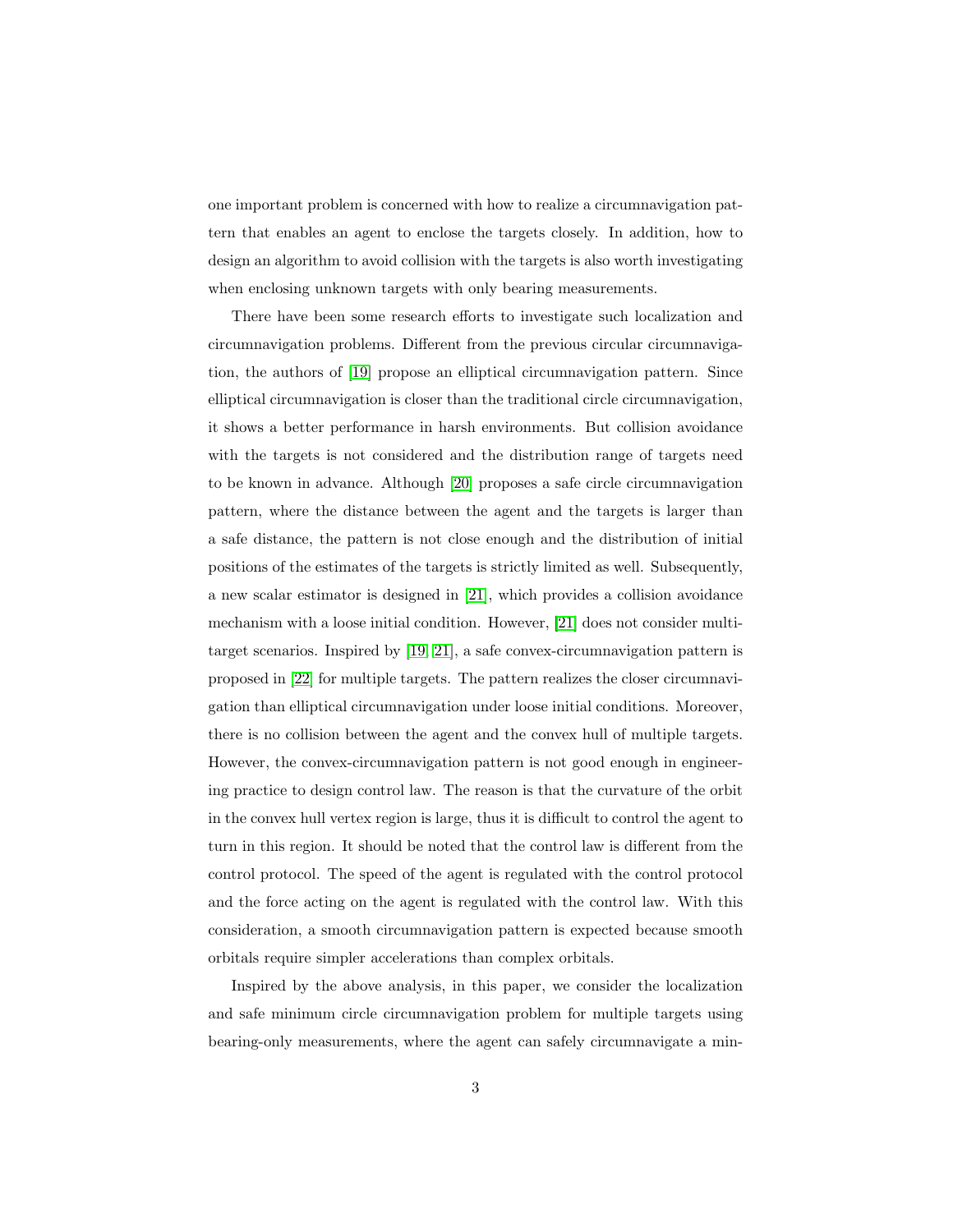imum radius circle covering all targets with the desired enclosing distance and tangential velocity. To deal with the incomplete measurement information, dynamic compensators are first designed. Based on the dynamic compensation approach proposed in this paper, a control protocol is designed to make the agent achieve the minimum circle circumnavigation. To make the agent circumnavigate the targets closely enough, different from the control protocol proposed in [\[18,](#page-28-1) [19\]](#page-28-2), where the velocity of the agent is decomposed into the direction of the geometric center of the targets, we develop a new control protocol with the agent velocity pointing to the estimated minimum circle center and its orthogonal direction. In addition, by the developed method, there is no collision between the agent and the multiple targets during the whole moving process. Furthermore, the proposed method can be easily extended for the multiple agents scenarios, where an evenly spaced configuration along the desired minimum circle orbit is achieved.

The main contributions of this work are threefold. First, a minimum circle circumnavigation pattern is proposed. With this pattern, the agent can surround the targets more closely than the traditional circular circumnavigation, which can help the agent to detect the targets more thoroughly. Second, a dynamic compensation based anti-collision mechanism is established without knowing the distribution range of the targets, by which the minimum circle circumnavigation is achieved, and no collision happens under the loose initial constrained conditions. Third, compared with the convex-circumnavigation, under the minimum circle circumnavigation pattern, it is easier to design the control law and is more convenient to adjust the proposed algorithm for the multi-agent case.

The rest of this paper is structured as follows. In Section [2,](#page-4-0) we introduce some mathematical preliminaries and formally propose the problem of localization and safe minimum circle circumnavigation of multiple targets. In Section [3,](#page-10-0) we propose an algorithm to solve this problem and prove the convergence of the algorithm. In Section [4,](#page-19-0) we extend the proposed algorithm to multiple targets scenarios. Simulation results are shown in Section [5](#page-22-0) and we demonstrate the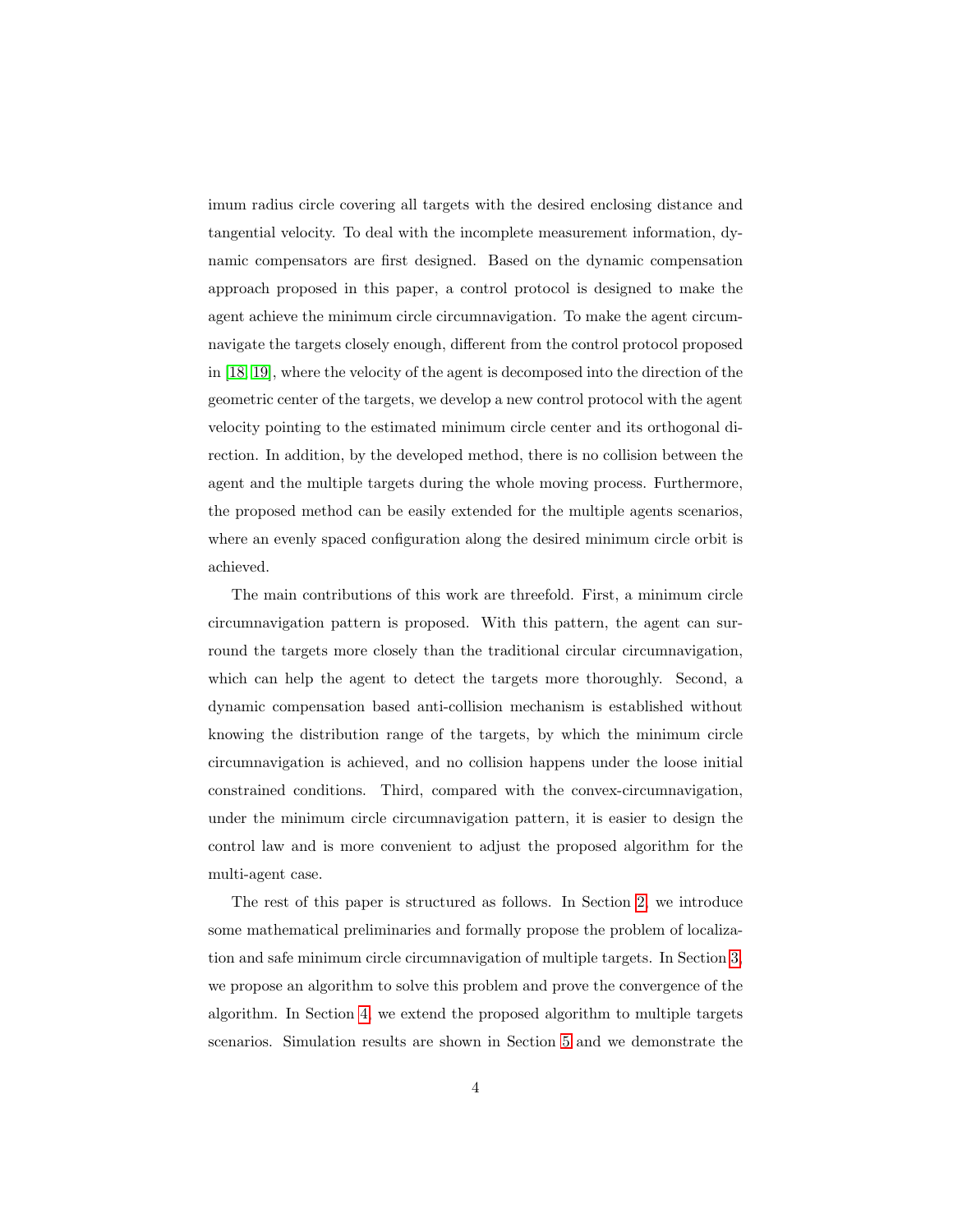conclusions and future works in Section [6.](#page-25-0)

# <span id="page-4-0"></span>2. Preliminaries and problem statement

In this section, we first define some notations used throughout the paper, and then briefly review some closely related theories.

### 2.1. Mathematical preliminaries and notations

Suppose there are  $n$  stationary targets with unknown positions and an agent moving in a 2D space. Both the targets and the agent are assumed to be modeled as points. Among them, the targets are represented by  $\mu_1, \mu_2, ..., \mu_n$ .

In the beginning, some definitions of mathematical symbols are introduced.

Definition 1. Several concepts need to be defined:

|                                            | $y(t) \in \mathbb{R}^2$ the position of the agent                                                                                                                      |
|--------------------------------------------|------------------------------------------------------------------------------------------------------------------------------------------------------------------------|
| $\boldsymbol{x}_i \in \mathbb{R}^2$        | the position of the stationary target $\mu_i$                                                                                                                          |
| $X\subset \mathbb{R}^2$                    | the set of positions of all of the targets, $X \triangleq {\{\boldsymbol{x}_i\}}_{i=1}^n$                                                                              |
|                                            | $\rho_i(t) \in \mathbb{R}_{\geq 0}$ the distance between the agent and the target $\mu_i, \rho_i(t) \triangleq   \mathbf{x}_i - \mathbf{y}_i  $<br>$\boldsymbol{y}(t)$ |
| $\boldsymbol{\varphi}_i(t) \in \mathbb{U}$ | the unit vector from the agent to the target $\mu_i$ , $\varphi_i(t) \triangleq [\boldsymbol{x}_i(t) -$<br>$y(t)/\rho_i(t)$ (if $\rho_i(t) > 0$ )                      |
| $\Phi(t) \subset \mathbb{U}$               | the set of unit vectors from the agent to the targets at time t,                                                                                                       |

- $\Phi(t) \triangleq {\{\boldsymbol{\varphi}_i(t)\}}_{i=1}^n$
- $\bar{\boldsymbol{\varphi}}_i(t) \in \mathbb{U}$   $\boldsymbol{\varphi}_i(t)$  rotates  $\pi/2$  clockwise
- $\hat{\rho}_i(t) \in \mathbb{R}$  the distance between the agent and the estimated position of the target  $\mu_i$  along the direction of  $\varphi_i(t)$
- $\tilde{\rho}_i(t) \in \mathbb{R}$  the estimation error of the position of the target  $\mu_i$ ,  $\tilde{\rho}_i(t) \triangleq$  $\hat{\rho}_i(t) - \rho_i(t)$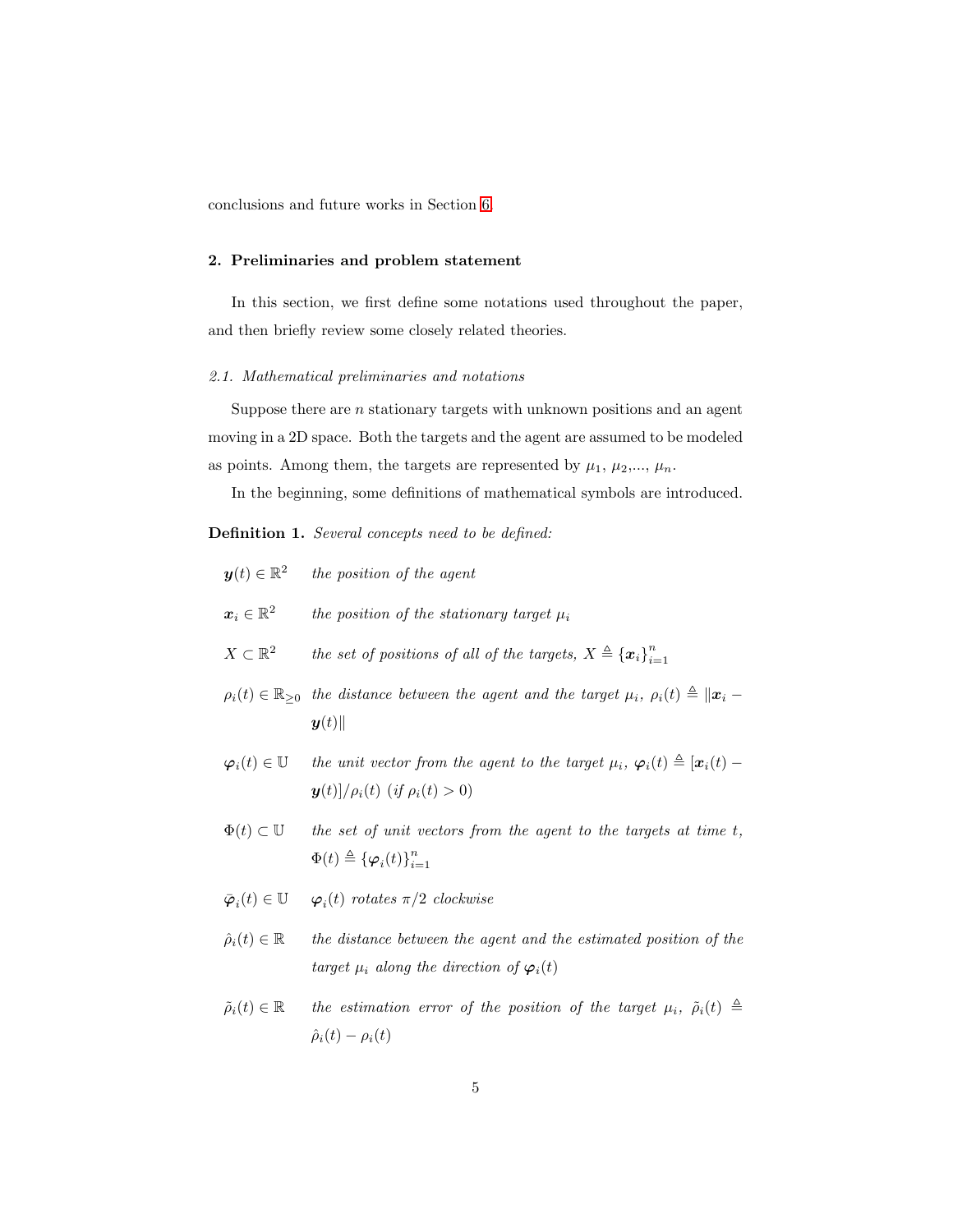- $\hat{\boldsymbol{x}}_i(t) \in \mathbb{R}^2$ the estimated position of the target  $\mu_i$ ,  $\hat{x}_i(t) \triangleq \mathbf{y}(t) + \hat{\rho}_i(t)\varphi_i(t)$
- $\hat{X}(t) \subset \mathbb{R}^2$ the set of estimated positions of all targets,  $\hat{X}(t) \triangleq {\hat{x}_i(t)}_{i=1}^n$
- $\hat{\boldsymbol{c}}(t) \in \mathbb{R}^2$ the center coordinates of the minimum circle of the estimated positions of n targets
- $\boldsymbol{c}\in\mathbb{R}^2$ the center coordinates of the minimum circle of the positions of n targets
- $\hat{\rho}(t) \in \mathbb{R}_{\geq 0}$  the distance between the center of the minimum circle of the estimated targets and the agent,  $\hat{\rho}(t) \triangleq ||\hat{\boldsymbol{c}}(t) - \boldsymbol{y}(t)||$
- $\rho(t) \in \mathbb{R}_{\geq 0}$  the distance between the center of the minimum circle of the targets and the agent,  $\rho(t) \triangleq ||\mathbf{c}(t) - \mathbf{y}(t)||$
- $\hat{\varphi}(t) \in \mathbb{U}$  the unit vector from the agent to the center of the minimum circle of the estimated positions of n targets,  $\hat{\varphi}(t) \triangleq [\hat{\mathbf{c}}(t) - \mathbf{y}(t)] / \hat{\rho}(t)$  $(if \hat{\rho}(t) > 0)$
- $\hat{\varphi}(t) \in \mathbb{U}$   $\hat{\varphi}(t)$  rotates  $\pi/2$  clockwise
- $\varphi(t) \in \mathbb{U}$  the unit vector from the agent to the center of the minimum circle of the positions of n targets,  $\varphi(t) \triangleq [\mathbf{c}(t) - \mathbf{y}(t)] / \rho(t)$  (if  $\rho(t) > 0$
- $\bar{\varphi}(t) \in \mathbb{U}$   $\varphi(t)$  rotates  $\pi/2$  clockwise
- $\alpha \in \mathbb{R}_+$  the desired tangential enclosing speed
- $r_{\rm s} \in \mathbb{R}_+$  the safety distance
- $\hat{r}_t(t) \in \mathbb{R}_{\geq 0}$  the radius of minimum circle of the estimated positions of n targets
- $r_t \in \mathbb{R}_+$  the radius of minimum circle of the real positions of n targets
- $d \in \mathbb{R}_+$  the desired distance around the minimum circle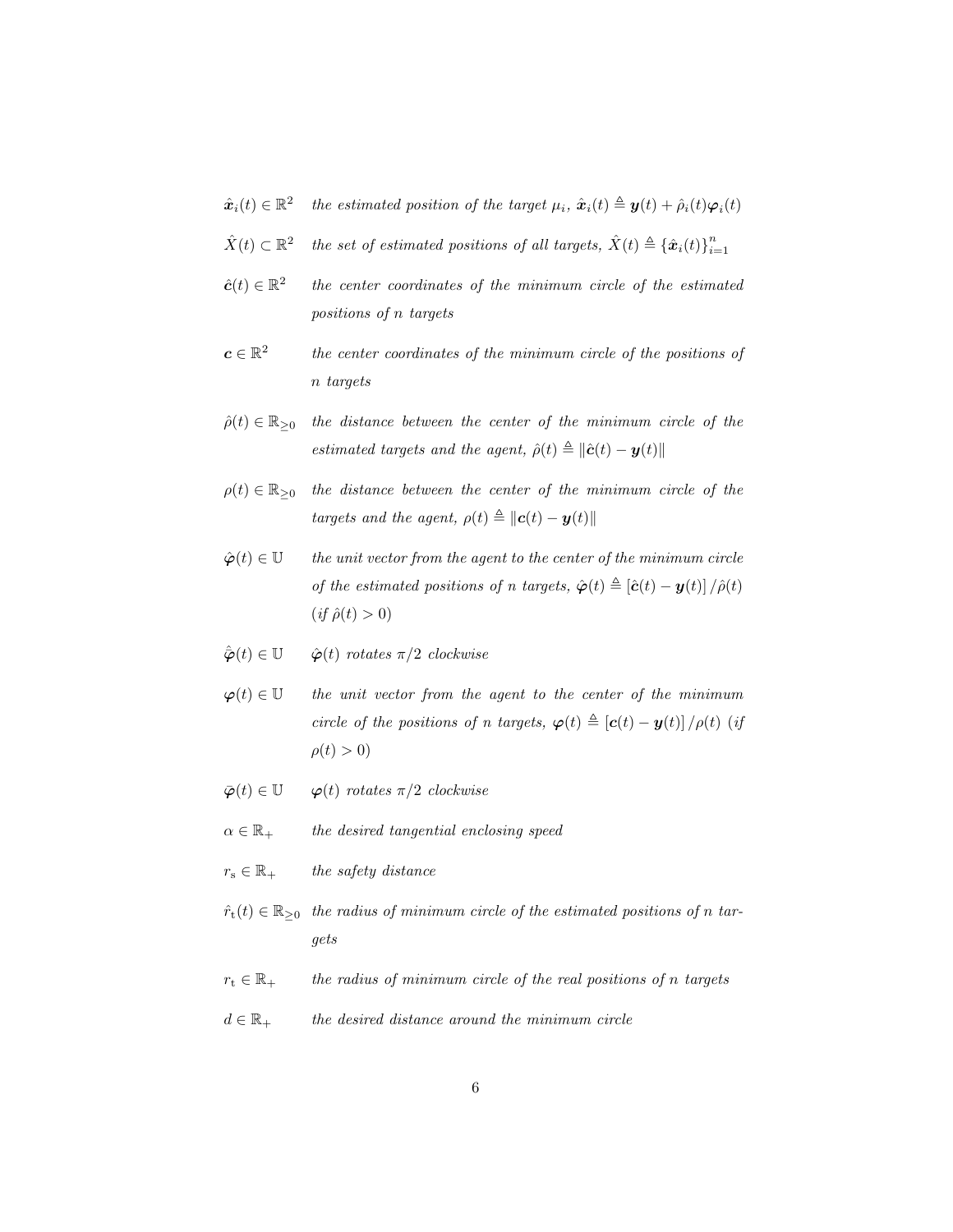$\hat{r}(t) \in \mathbb{R}_+$  the estimated radius of the desired orbit,  $\hat{r}(t) \triangleq \hat{r}_t(t) + d$ 

 $r \in \mathbb{R}_+$  the real radius of the desired orbit,  $r \triangleq r_t + d$ 

Here,  $\mathbb R$  is the set of real numbers.  $\mathbb R_{\geq 0}$  is the set of non-negative real numbers.  $\mathbb{R}_+$  is the set of positive real numbers.  $\mathbb{R}^2$  is the set of 2D column vectors.  $\|\cdot\|$ is the Euclidian norm. U is the set of unit vectors,  $\mathbb{U} \triangleq \{ \mathbf{u} \in \mathbb{R}^2 \mid ||\mathbf{u}|| = 1 \}.$ 

Remark 1. Some points need to be explained.

- (1)  $\hat{\rho}_i(t)$  is a variable that can be positive or negative.
- (2) The minimum circle of a plane point set is unique, thus  $\hat{r}_t(t)$ ,  $\hat{c}(t)$  are unique at a certain time.

In this paper, the concept of the convex hull is used to analyze the security of the agent motion, for which the related definitions are introduced.

**Definition 2** (Convex Hull of Finite Points Set). <sup>[\[22\]](#page-28-5)</sup> Suppose  $P = {\{p_i\}}_{i=1}^m$  is a subset of  $\mathbb{R}^2$ . We define conv(P) as the convex hull of P, such that

conv(P) 
$$
\triangleq \left\{ \sum_{i=1}^{m} k_i \mathbf{p}_i \mid k_i \geq 0, i = 1, 2, ..., m, \sum_{i=1}^{m} k_i = 1 \right\}.
$$

<span id="page-6-0"></span>**Definition 3** (Relationship Between a Point and a Convex Set). <sup>[\[22\]](#page-28-5)</sup> Suppose  $Q \in \mathbb{R}^2$  is a set and  $\boldsymbol{a} \in \mathbb{R}^2$  is a point. Define  $dist(\boldsymbol{a}, Q)$  as the distance from  $\boldsymbol{a}$ to Q, that is,

$$
\text{dist}(\boldsymbol{a},Q) \triangleq \inf_{\boldsymbol{q}\in Q} \|\boldsymbol{a}-\boldsymbol{q}\|.
$$

If Q is compact and convex, then we can define  $\text{prj}(a, Q)$  as the minimum distance point in  $Q$  to  $a$ , which satisfies that

$$
\|\operatorname{prj}(\boldsymbol{a},Q)-\boldsymbol{a}\|=\operatorname{dist}(\boldsymbol{a},Q).
$$

If dist( $a, Q$ ) > 0, define uv( $a, Q$ ) as the unit vector pointing from  $a$  to  $Q$ , i.e.,

$$
uv(\mathbf{a},Q) \triangleq \frac{pri(\mathbf{a},Q) - \mathbf{a}}{dist(\mathbf{a},Q)}.
$$

**Remark 2.** In Definition [3,](#page-6-0) it should be noted that  $\text{pri}(\boldsymbol{a}, Q)$  exists and unique.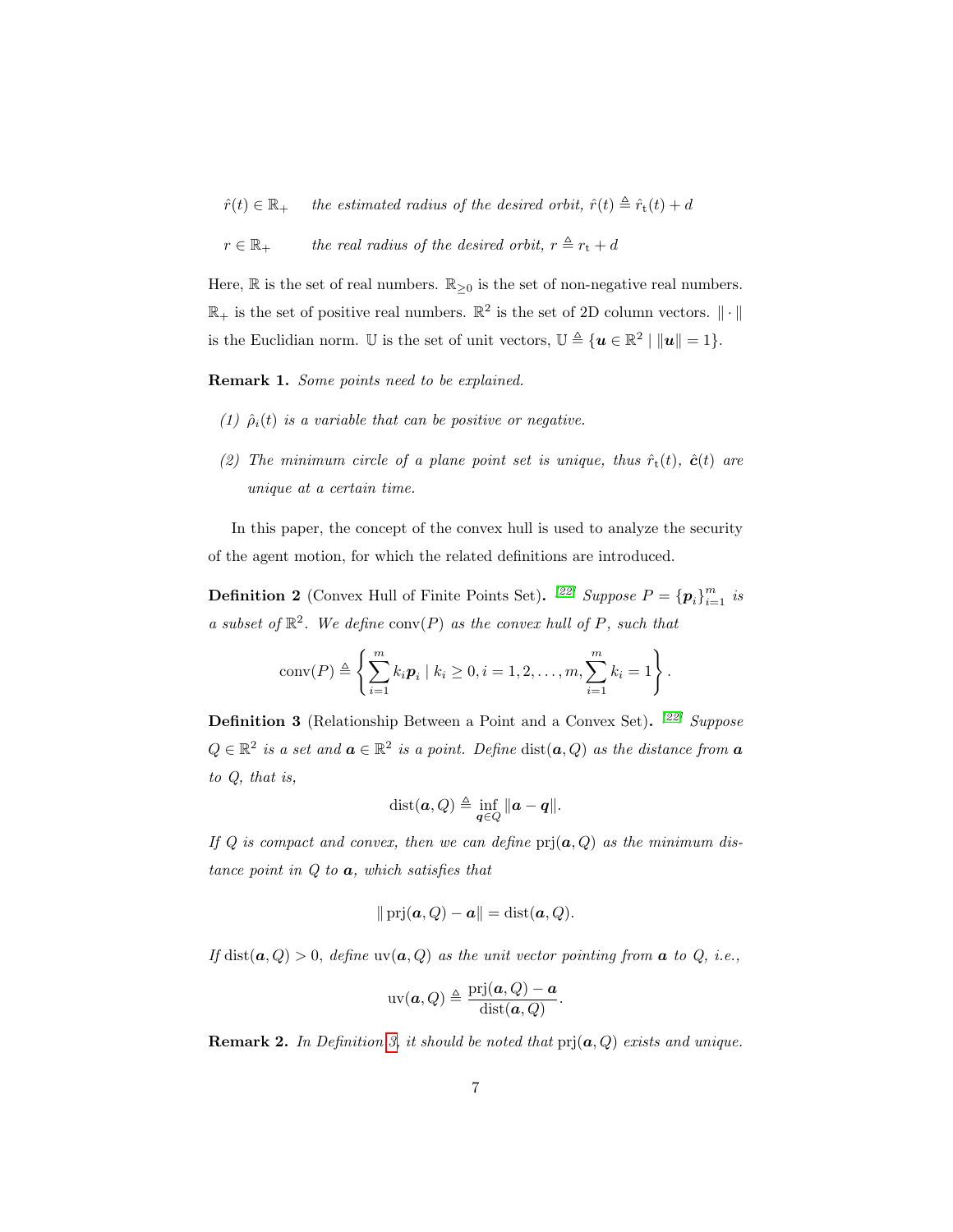With the concepts defined above, we give some definitions of the convex hull related to safe minimum circle circumnavigation.

#### Definition 4. Define:

- $X_{\mathrm{c}} \in \mathbb{R}^2$ the convex hull of the targets,  $X_c \triangleq \text{conv}(X)$
- $\hat{X}_{\text{c}}(t) \in \mathbb{R}^2$  the convex hull of the estimated targets,  $\hat{X}_{\text{c}}(t) \triangleq \text{conv}(\hat{X}(t))$
- $D(t) \in \mathbb{R}_{\geq 0}$  the distance from the agent to the convex hull of all of the targets,  $D(t) \triangleq \text{dist}(\boldsymbol{y}(t), X_c)$
- $\hat{D}(t) \in \mathbb{R}_{\geq 0}$  the distance from the agent to the convex hull of all of the targets,  $\hat{D}(t) \triangleq \text{dist}(\boldsymbol{y}(t), \hat{X}_{c})$
- $\psi(t) \in \mathbb{R}^2$  the unit vector pointing from the agent to the convex hull of all of the targets,  $\psi(t) \triangleq uv(\boldsymbol{y}(t), X_c)$  (if  $D(t) > 0$ )
- $\bar{\psi}(t) \in \mathbb{R}^2$   $\psi(t)$  rotates  $\pi/2$  clockwise
- $\hat{\boldsymbol{\psi}}(t) \in \mathbb{R}^2$ the unit vector pointing from the agent to the convex hull of all of the targets,  $\psi(t) \triangleq \text{uv}(\boldsymbol{y}(t), \hat{X}_c)$  (if  $\hat{D}(t) > 0$ )
- $\hat{\bar{\boldsymbol{\psi}}}(t) \in \mathbb{R}$  $\hat{\psi}(t)$  rotates  $\pi/2$  clockwise

The relationships among some notations defined above are illustrated in Figure [1](#page-8-0) and Figure [2.](#page-8-1)

Then, some angle descriptions and comparison criteria of angle size are defined in advance for the convenience of the following description. First,  $\langle u, v \rangle \in$  $\mathbb{R}_{\geq 0}$  is defined as the angle between v and u. Then, suppose  $V \triangleq \{v_i\}_{i=1}^m$ is a subset of  $\mathbb{U}$ .  $v_r$  is defined as the rightmost unit vector of V denoted by ruv(V), and  $v_l$  is defined as the leftmost unit vector of V denoted by luv(V). Finally, we define the standard of angle size comparison. Note that the angle of  $v_i$  is defined as the angle when  $v_r$  is taken as the starting vector and rotated counterclockwise to  $v_i$ .

Furthermore, we summarize some important results that will be used to analyze the convergence of dynamic compensators and control protocol.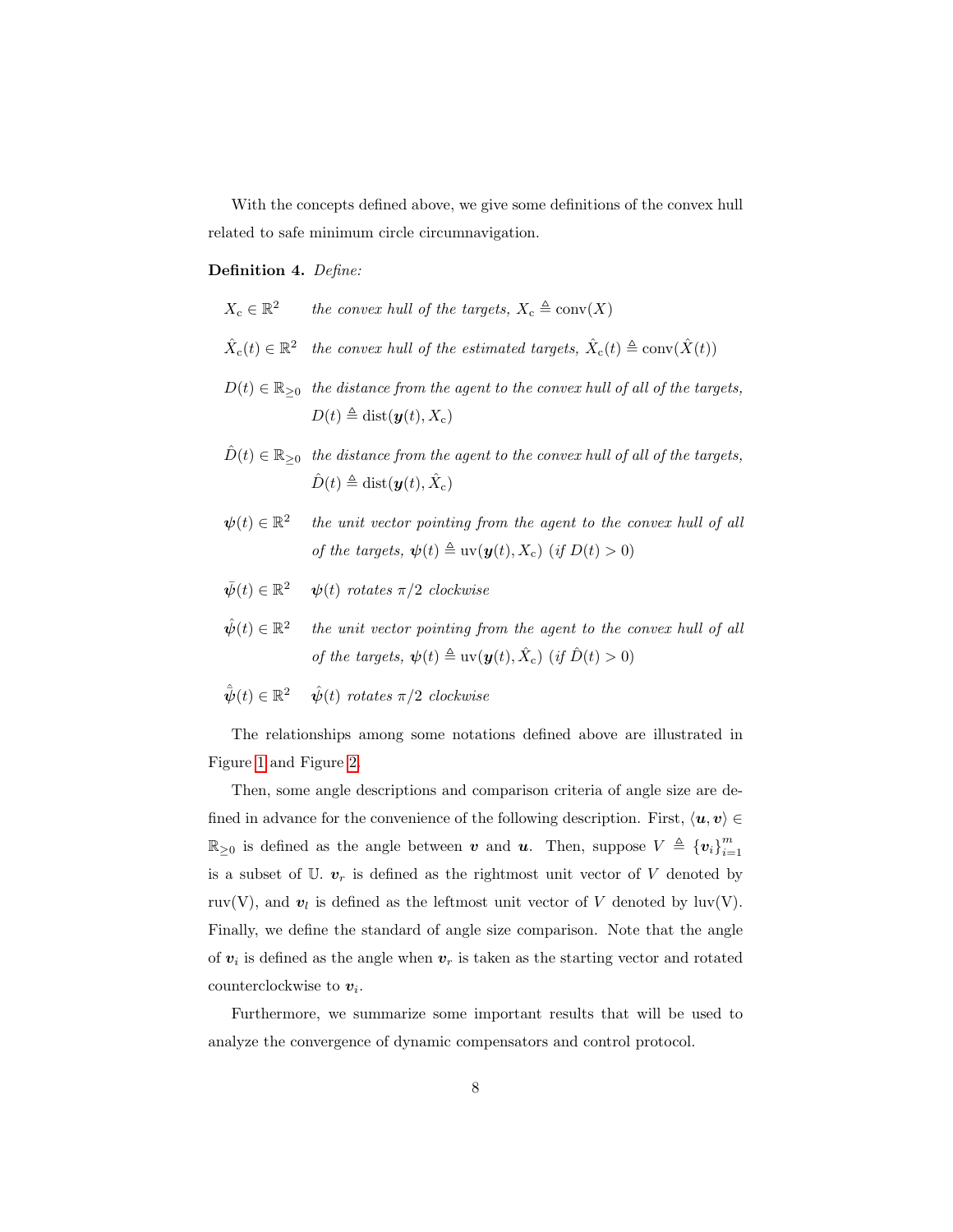

<span id="page-8-0"></span>Figure 1: Relation among variables  $(|X| = 4)$ .

<span id="page-8-1"></span>Figure 2: Minimum circle variables description.

<span id="page-8-3"></span>**Proposition 1.** <sup>[\[22\]](#page-28-5)</sup> Suppose  $P \triangleq {\{\boldsymbol{p}_i\}}_{i=1}^m$  is a subset of  $\mathbb{R}^2$ . Let  $P_c \triangleq \text{conv}(P)$ ,  $a \in \mathbb{R}^2 \setminus P_c, v_i \triangleq (p_i - a) / ||p_i - a||$   $(i = 1, 2, ..., m)$ ,  $V \triangleq \{v_i\}_{i=1}^m$ ,  $u \triangleq \text{uv}(a, P_c)$ . Then we can assert that  $\langle \mathbf{u}, \mathbf{v}_i \rangle < \pi/2$ , for  $i = 1, 2, ..., m$ .

<span id="page-8-4"></span>**Proposition 2.** <sup>[\[22\]](#page-28-5)</sup> Suppose  $V \triangleq {\{\mathbf{v}_i\}}_{i=1}^m$  is a subset of  $\mathbb{U}$ . Let  $P \triangleq {\{k_i\mathbf{v}_i\}}_{i=1}^m$ ,  $Q \triangleq \{l_i v_i\}_{i=1}^m$  be two sets where  $k_i, l_i \in \mathbb{R}$ ,  $0 < k_i \leq l_i$  for  $i=1,2,...,m$ . Define  $P_c \triangleq \text{conv}(P), Q_c \triangleq \text{conv}(Q), L_P \triangleq \text{dist}(\mathbf{0}, P_c)$  and  $L_Q \triangleq \text{dist}(\mathbf{0}, Q_c)$ . Then we can assert that  $L_P \leq L_Q$ .

<span id="page-8-5"></span>**Proposition 3.** <sup>[\[26\]](#page-29-0)</sup> Suppose  $C \subset \mathbb{R}^2$  is a convex hull of a finite point set. Define a function

$$
f: \mathbb{R}^2 \backslash X_c \to \mathbb{R}_+,
$$

$$
\mathbf{a} \mapsto \text{dist}(\mathbf{a}, X_c).
$$

Let  $l \triangleq uv(a, C)$ . Then we can assert that f is differentiable and  $\nabla f(a) = -l$ .

<span id="page-8-2"></span>**Proposition 4.**  $[27]$  In a given point set, there are two or three points can always be found to determine the minimum covering circle of the point set. If there are three points on the minimum circle, then the minimum circle is the circumscribed circle of the three points; If there are only two points on the minimum circle, then the minimum circle is the circle with the diameter of the straight line segment between the two points.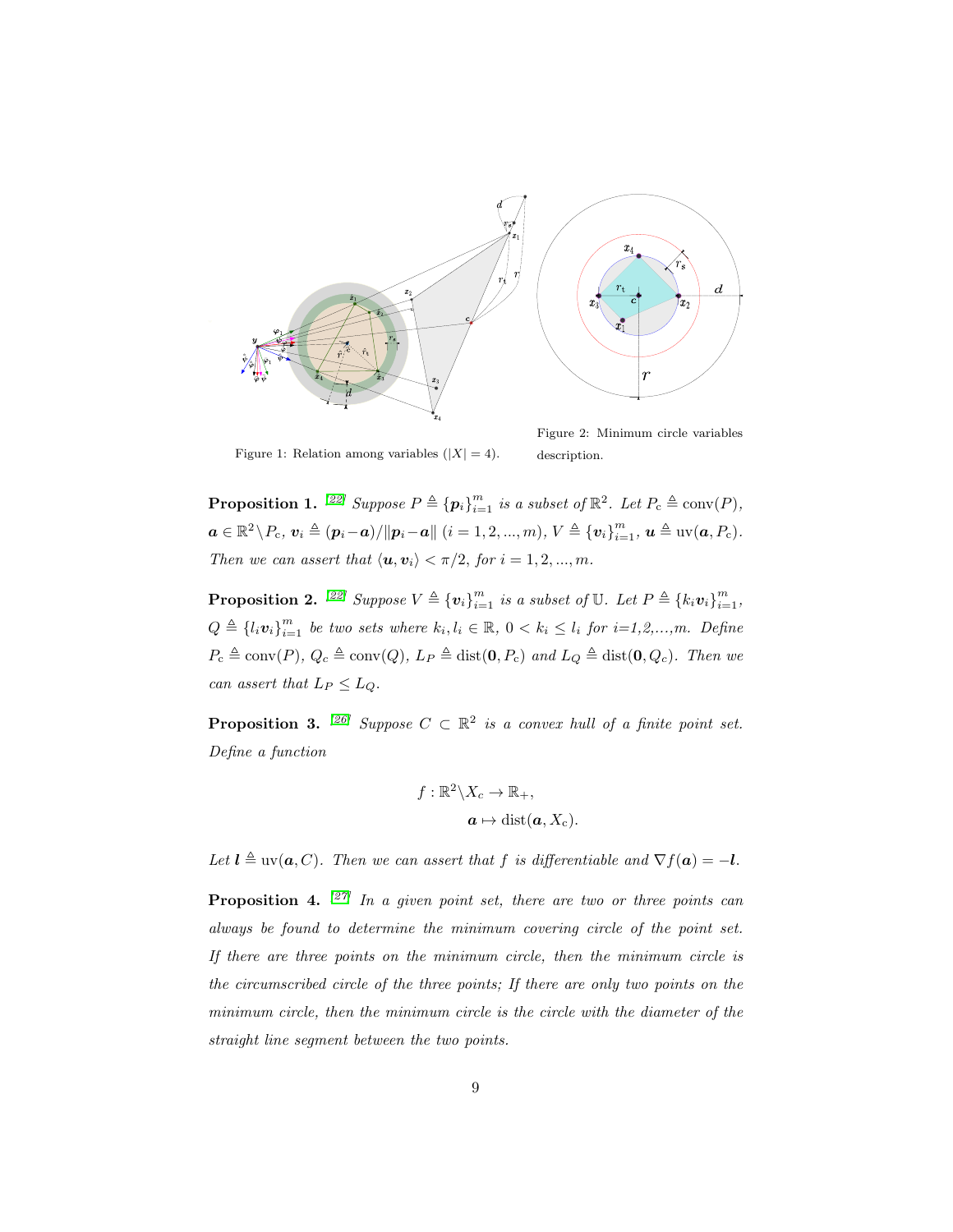# <span id="page-9-0"></span>Proposition 5. The center of the minimum circle of a convex hull composed of a set of plane points must be on the interior or boundary of the convex hull.

Proof. With Proposition [4,](#page-8-2) we know the center of the minimum circle is either the incenter of the triangle or the midpoint of the longest side of the triangle. Obviously, the center of the circle can be expressed linearly by the three vertices of the triangle, which are all points on the convex hull. According to the definition of the convex set, we know that the center of the circle is also a point on the convex hull. Hence, the conclusion of this proposition follows readily.  $\Box$ 

#### 2.2. Problem statements

Consider a multi-agent system containing multiple unknown static targets and an agent, the agent can only measure its own position as well as the bearing information from itself to each target, while the distance information from the agent to each target is unavailable. Assume that the agent is with single integrator dynamics, i.e., the velocity of the agent can be directly controlled. The purpose of this paper is to design an algorithm for an agent to locate the unknown targets and enclose them with a safe minimum circle. Concretely, the objectives of the paper include:

- 1) An algorithm should be designed to locate the targets. That is, for all the targets,  $\lim_{t\to+\infty} \tilde{\rho}_i(t) = 0, i = 1, 2, ..., n$ .
- 2) A control protocol is designed to make the agent stably encircle the minimum circle of all the targets with the desired distance and tangential speed. That is,  $\lim_{t \to +\infty} \rho(t) = r$  and  $\lim_{t \to +\infty} \bar{\varphi}^{\mathrm{T}}(t)\dot{y}(t) = \alpha$ .
- 3) Safety should be guaranteed. That is, the algorithm shall ensure that collision never happens.

Remark 3. The common definition of collision is that the agent does not collide with the targets. But the agent should avoid entering the area occupied by the targets to achieve real security in some application scenarios. Therefore, in this paper, we say collision happens at time  $t'$  if  $D(t') < r_s$ .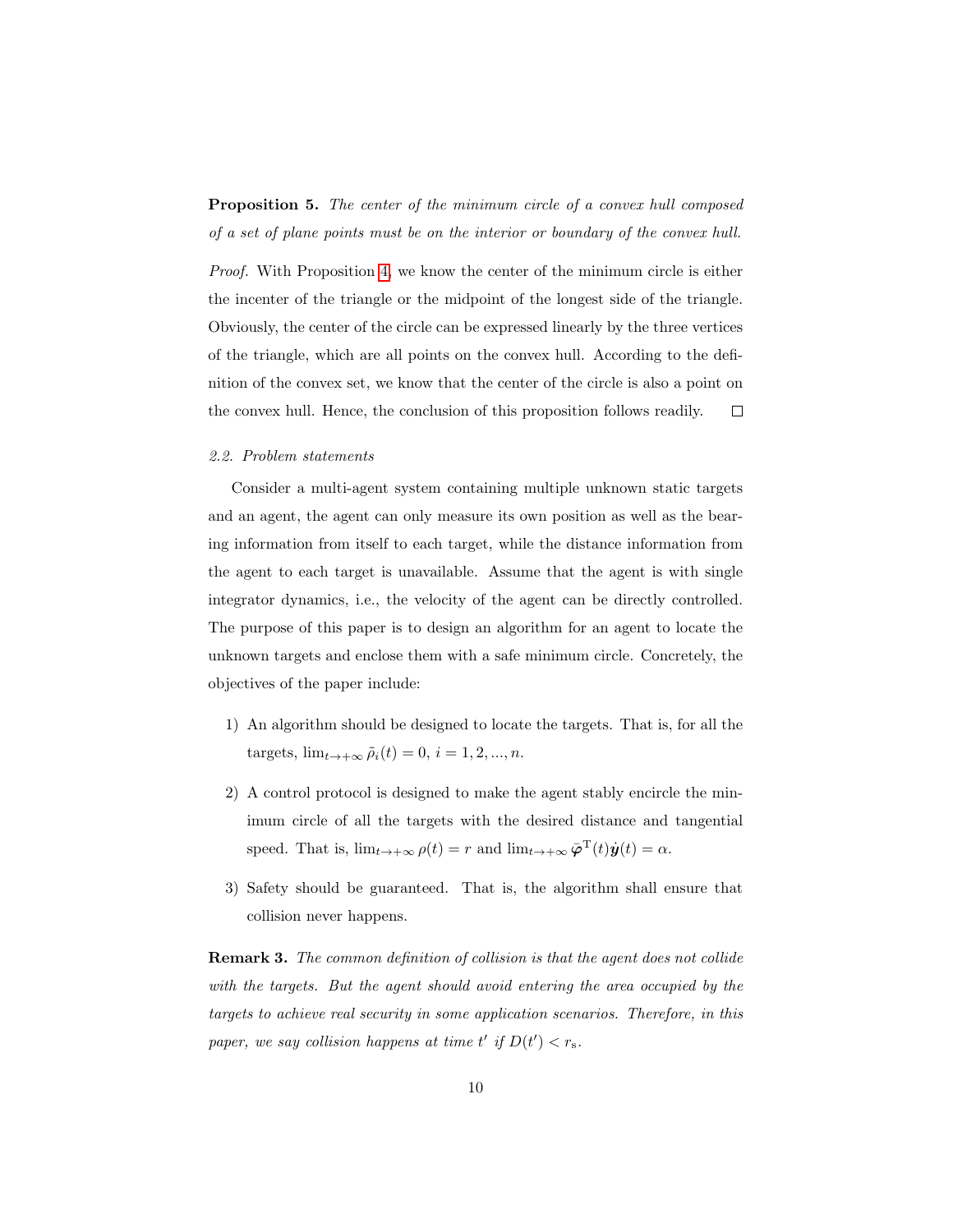# <span id="page-10-0"></span>3. Main results

### 3.1. Proposed algorithm

In this section, dynamic compensators are designed to compensate for the lack of measurement values of some state variables in the system, and then a control protocol is developed to achieve the safe minimum circle circumnavigation pattern through the action of the dynamic compensators.

First, the dynamics of the agent is described by the following nonlinear system

$$
\begin{cases}\n\dot{x} = f(t, x, u), \\
z = h(t, x, u).\n\end{cases}
$$
\n(1)

Here,  $x$ ,  $u$  and  $z$  are the state, control input and control output of the agent respectively.  $f(\cdot)$  and  $h(\cdot)$  are unknown vector-valued functions. In fact, the speed of the agent is the control input, and the position of the agent is the system output. That is,  $u = \dot{y}$  and  $z = y$ .

Then, in the multi-agent circumnavigation control system, we expect to take the relative position of the agent and the targets as the state of the system. Compared with the cartesian coordinates, in order to make full use of the known bearing information, we use the polar coordinates to describe the system state. Therefore, we choose  $\varphi_i$  and  $\rho_i$  as the state variables of the system in this paper. The state equation of this system is as follows

$$
\begin{cases}\n\dot{\varphi}_i = f_1(t, \varphi_i, \rho_i, \mathbf{u}) = -\bar{\varphi}_i \bar{\varphi}_i^{\mathrm{T}} \dot{\mathbf{y}} / \rho_i, \\
\dot{\rho}_i = f_2(t, \varphi_i, \rho_i, \mathbf{u}) = -\varphi_i^{\mathrm{T}} \dot{\mathbf{y}}.\n\end{cases}
$$
\n(2)

In this paper, the agent does not know the position of the targets, i.e., the information of state variable  $\rho_i$  are unknown, which are required for the design of the control input. Therefore, we need first to design dynamic compensators to compensate for the lack of the measured values of  $\rho_i$ . The dynamic compensators are designed as follows

<span id="page-10-1"></span>
$$
\begin{cases}\n\hat{\boldsymbol{x}}_i = \gamma_1(t, \boldsymbol{x}'_i, \boldsymbol{z}, \boldsymbol{u}, \hat{\rho}_i) = \boldsymbol{y} + \hat{\rho}_i \boldsymbol{\varphi}_i, \\
\dot{\hat{\rho}}_i = \gamma_2(t, \boldsymbol{x}'_i, \boldsymbol{z}, \boldsymbol{u}, \hat{\rho}_i) = -\boldsymbol{\varphi}_i^{\mathrm{T}} \boldsymbol{\dot{y}} u(\hat{\rho}_i - h) + \text{sgn}(\boldsymbol{\bar{\varphi}}_i^{\mathrm{T}} \boldsymbol{\dot{y}}) (\boldsymbol{\bar{\varphi}}_i^{\mathrm{T}} \boldsymbol{\dot{y}} + \hat{\rho}_i \boldsymbol{\bar{\varphi}}_i^{\mathrm{T}} \boldsymbol{\dot{\varphi}}_i).\n\end{cases}
$$
\n(3)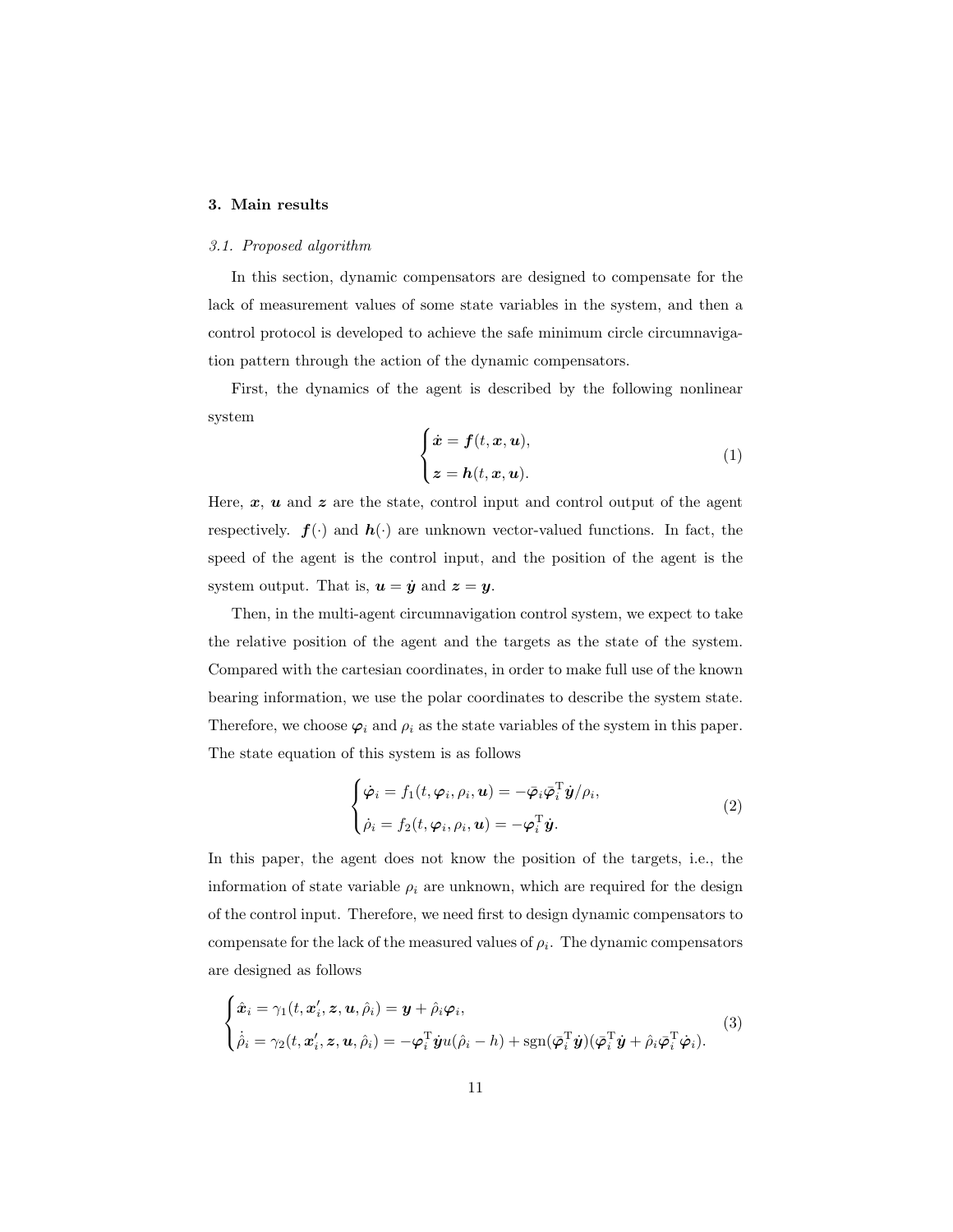Here,  $\hat{\rho}_i$  and  $\hat{x}_i$  are the dynamic compensator state variables and output respectively. In addition,  $sgn(\cdot)$  is the sign function,  $u(\cdot)$  is the step function and h is a positive constant.

**Remark 4.** In the design of dynamic compensators, some points need to be explained.

- (1)  $x_i'$  in [\(3\)](#page-10-1) is different from  $x_i$ , where  $x_i$  refers to the full information of the targets and  $\mathbf{x}'_i$  refers to the incomplete information of the targets. The function of  $x_i'$  is to provide a reference point for the agent to obtain the bearing information to the targets without using the coordinate information of the targets.
- (2) Since  $\varphi_i$  and **y** can be measured, the term  $sgn(\bar{\varphi}_i^T \dot{y}) \bar{\varphi}_i^T \dot{\varphi}_i$  is known to us until time t if we view the derivative  $\dot{\varphi}$  as left derivative. Therefore,  $\dot{\rho}_i$ can be solved.

Under the action of dynamic compensators, the control input (control protocol) is designed as follows

<span id="page-11-3"></span>
$$
\mathbf{u}(t) = \dot{\mathbf{y}}(t) = k[\hat{\rho}(t) - \hat{r}(t)]\hat{\boldsymbol{\varphi}}(t) + \alpha u(\hat{\rho}(t) - \hat{r}_t(t) - r_s)\hat{\boldsymbol{\varphi}}(t). \tag{4}
$$

**Remark 5.** As long as  $\hat{x}_i$  is determined, the estimated minimum circle is unique. So only know **y** and  $\hat{x}_i$ , one can get  $\hat{r}_t$ ,  $\hat{r}$ ,  $\hat{\rho}$ ,  $\hat{\varphi}$  and  $\hat{\bar{\varphi}}$ .

Finally, to ensure that the agent can safely enclose the minimum circle of the targets, we need the following assumptions.

<span id="page-11-0"></span>Assumption 1.  $r_s \leq D(0)$ .

<span id="page-11-1"></span>Assumption 2.  $h < r_s < d$ .

<span id="page-11-2"></span>**Assumption 3.**  $h \leq \hat{\rho}_i(0) \leq \rho_i(0)$  for  $i = 1, 2, ..., n$ .

These assumptions are quite reasonable and weak. Assumption [1](#page-11-0) is to ensure that collision does not happen in the beginning. Assumption [2](#page-11-1) means that the desired enclosing distance is larger than the safety distance and the safety distance is larger than a small positive constant. Assumption [3](#page-11-2) is a constraint on the initial value of each target's estimate and is loose.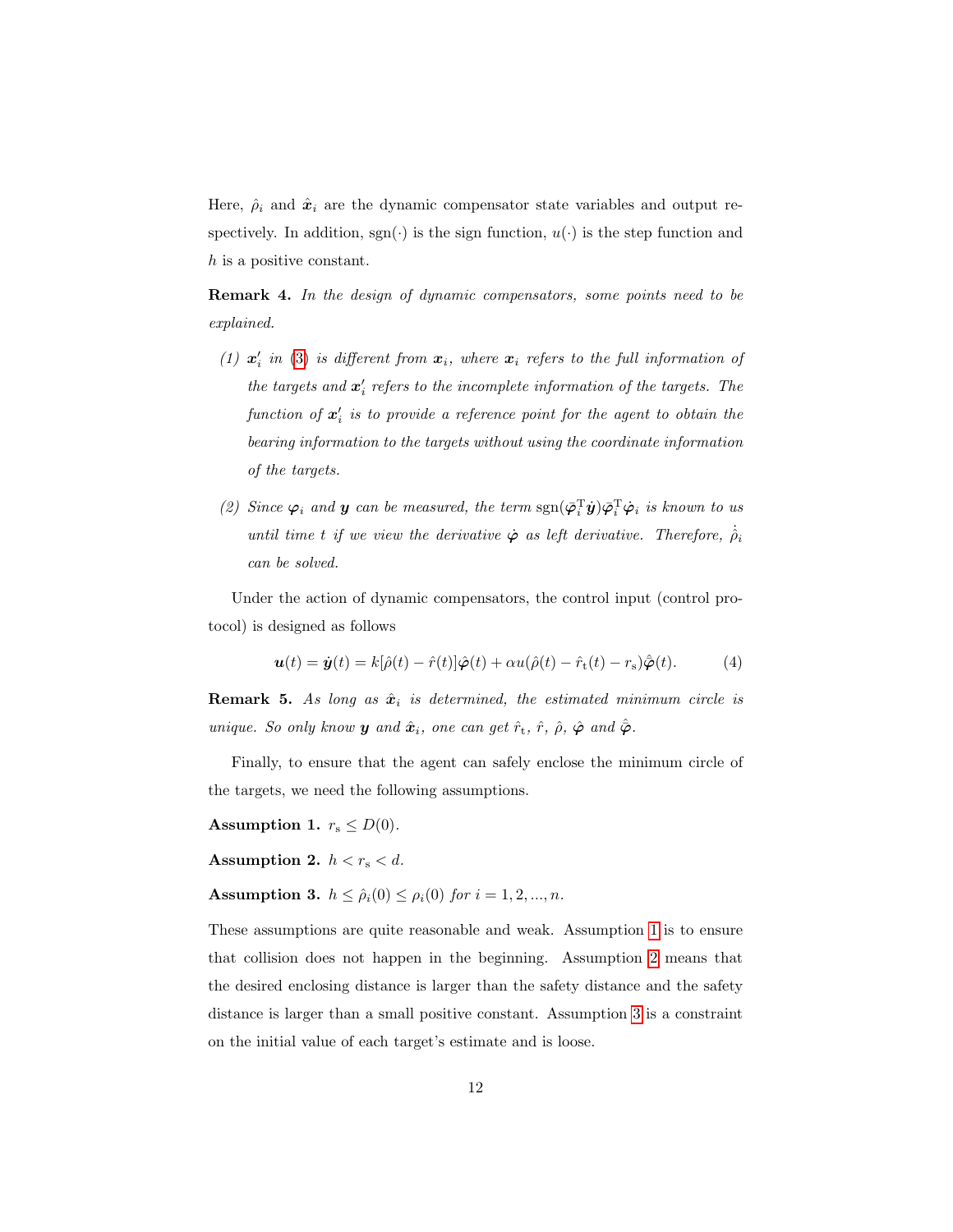# 3.2. Stability Analysis

In this section, we prove the stability and convergence property of the proposed algorithms. We first verify the safety can be guaranteed, and then prove that the agent eventually performs safe minimum circle circumnavigation around all of the targets successfully.

# 3.2.1. Safety

In this subsection, our goal is to confirm that collision does not happen in the whole time domain by using the proposed algorithm. To better explain that safety performance is guaranteed, the concept of the convex hull is applied. However, it should be noted that in real implementation, it is not necessary to construct the convex hull.

Denote

$$
v_i(t) \triangleq \boldsymbol{\varphi}_i^{\mathrm{T}}(t)\dot{\boldsymbol{y}}(t), \quad \bar{v}_i(t) \triangleq \bar{\boldsymbol{\varphi}}_i^{\mathrm{T}}(t)\dot{\boldsymbol{y}}(t), \quad \omega_i(t) \triangleq \frac{\bar{v}_i(t)}{\rho_i(t)}.
$$

Omitting " $(t)$ " for simplicity, it follows that

$$
\dot{\varphi}_i = \frac{\mathrm{d}}{\mathrm{d}t} \frac{x_i - y}{\|x_i - y\|} = \frac{\left(I - \varphi_i \varphi_i^{\mathrm{T}}\right)(\dot{x}_i - \dot{y})}{\|x_i - y\|} \n= \frac{-\bar{\varphi}_i \bar{\varphi}_i^{\mathrm{T}} \dot{y}}{\|x_i - y\|} = -\frac{\bar{v}_i}{\rho_i} \bar{\varphi}_i = -\omega_i \bar{\varphi}_i,
$$
\n(5)

<span id="page-12-1"></span>
$$
\dot{\hat{\boldsymbol{x}}}_i = \frac{\mathrm{d}}{\mathrm{d}t}(\boldsymbol{y} + \hat{\rho}_i \boldsymbol{\varphi}_i) = \dot{\boldsymbol{y}} + \dot{\hat{\rho}}_i \boldsymbol{\varphi}_i + \hat{\rho}_i \dot{\boldsymbol{\varphi}}_i,\tag{6}
$$

$$
\hat{\rho}_i = -\boldsymbol{\varphi}_i^{\mathrm{T}} \boldsymbol{\dot{y}} u(\hat{\rho}_i - h) + \mathrm{sgn}(\boldsymbol{\bar{\varphi}}_i^{\mathrm{T}} \boldsymbol{\dot{y}}) (\boldsymbol{\bar{\varphi}}_i^{\mathrm{T}} \boldsymbol{\dot{y}} + \hat{\rho}_i \boldsymbol{\bar{\varphi}}_i^{\mathrm{T}} \boldsymbol{\dot{\varphi}}_i)
$$
\n
$$
= -v_i u(\hat{\rho}_i - h) + |\bar{v}_i| (1 - \frac{\hat{\rho}_i}{\rho_i})
$$
\n
$$
= -v_i u(\hat{\rho}_i - h) - |\bar{v}_i| \frac{\tilde{\rho}_i}{\rho_i}, \tag{7}
$$

<span id="page-12-0"></span>
$$
\dot{\rho}_i = \frac{\mathrm{d}}{\mathrm{d}t} ||\boldsymbol{x}_i - \boldsymbol{y}|| = \boldsymbol{\varphi}_i^{\mathrm{T}} (\dot{\boldsymbol{x}}_i - \dot{\boldsymbol{y}}) = -v_i,
$$
\n(8)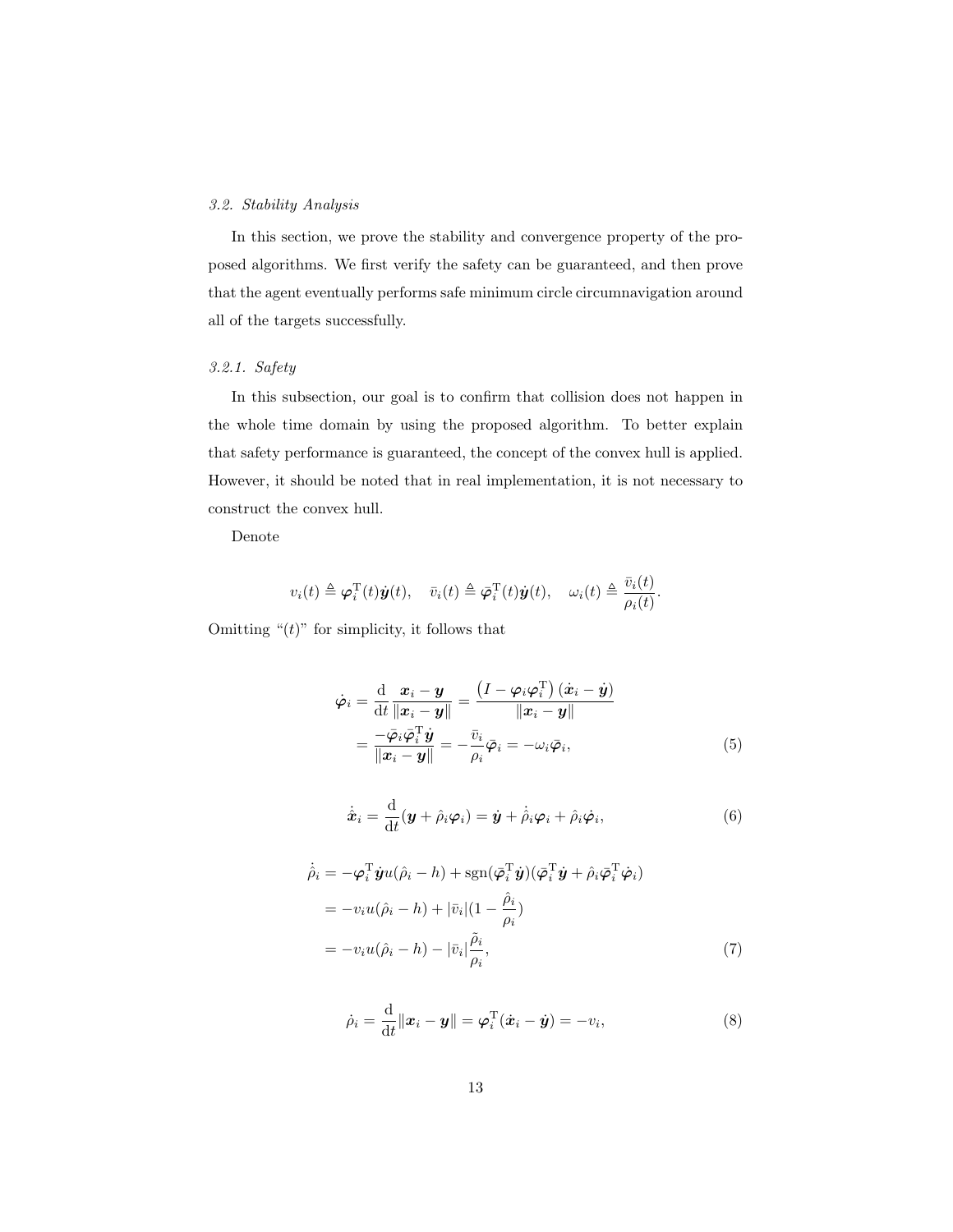and

<span id="page-13-2"></span>
$$
\dot{\tilde{\rho}}_i = \dot{\tilde{\rho}}_i - \dot{\rho}_i = v_i [1 - u(\hat{\rho}_i - h)] - \frac{|\bar{v}_i|}{\rho_i} \tilde{\rho}_i
$$
  
=  $v_i [1 - u(\hat{\rho}_i - h)] - |\omega_i| \tilde{\rho}_i.$  (9)

To ensure that the collision will not occur, we first give the important angle relations.

<span id="page-13-0"></span>**Lemma 1.** If  $D(t) > 0$  and  $\hat{D}(t) > 0$ , then it is true that  $\psi^{\mathrm{T}}(t)\varphi(t) > 0$ ,  $\boldsymbol{\psi}^{\mathrm{T}}(t)\hat{\boldsymbol{\varphi}}(t) > 0.$ 

*Proof.* With Proposition [1,](#page-8-3) we know that  $\hat{\psi}^{T}(t)\varphi_{i}(t) > 0$  and  $\psi^{T}(t)\varphi_{i}(t) > 0$ hold at any time t for  $i = 1, 2, ..., n$ . With Proposition [5,](#page-9-0) we learn that  $\varphi(t)$  and  $\hat{\boldsymbol{\varphi}}(t)$  must be inside  $\boldsymbol{\varphi}_r$  and  $\boldsymbol{\varphi}_l$ . So  $\langle \hat{\boldsymbol{\varphi}}(t), \boldsymbol{\psi}(t) \rangle \leq \max_{1 \leq i \leq n} \langle \boldsymbol{\varphi}_i(t), \boldsymbol{\psi}(t) \rangle < \pi/2$ , and  $\langle \varphi(t), \psi(t) \rangle$  <  $\pi/2$  holds as well, which imply that  $\psi^{\mathrm{T}}(t)\varphi(t) > 0$  and  $\psi^{\mathrm{T}}(t)\hat{\varphi}(t) > 0$ . Hence, the conclusion of this lemma follows readily.  $\Box$ 

Then, based on the above lemma and under some restricted conditions, the following lemma is given to ensure the safety.

<span id="page-13-1"></span>Lemma 2. Suppose Assumptions [1,](#page-11-0) [2,](#page-11-1) [3](#page-11-2) hold. Under the dynamic compen-sators [\(3\)](#page-10-1) and the control protocol [\(4\)](#page-11-3), if  $0 < \hat{\rho}_i(t) \leq \rho_i(t)$ , for  $i = 1, 2, ..., n$ , then we have

$$
D(t) \geq r_{\rm s}.
$$

*Proof.* Considering Proposition [2](#page-8-4) and  $0 < \hat{\rho}_i(t) \leq \rho_i(t)$ , we know  $\hat{D}(t) \leq D(t)$ . If  $0 < D(t) < r_s$ , we have  $\hat{D}(t) \le D(t) < r_s$ . It follows that  $\hat{\rho}(t) < \hat{r}_t(t) + r_s$ . Thus  $\dot{\mathbf{y}}(t) = k[\hat{\rho}(t) - \hat{r}(t)]\hat{\boldsymbol{\varphi}}(t)$ . Since  $D(t) > 0$ ,  $\boldsymbol{\psi}(t)$  is definable. Define a function

$$
f: \mathbb{R}^2 \backslash X_c \to \mathbb{R}_+,
$$

$$
\mathbf{a} \mapsto \text{dist}(\mathbf{a}, X_c).
$$

In view of Proposition [3,](#page-8-5) we know  $\nabla f(\mathbf{y}(t)) = -\psi(t)$ . Using the chain rule, we have

$$
\dot{D}(t) = [\nabla f(\boldsymbol{y}(t))]^{\mathrm{T}} \dot{\boldsymbol{y}}(t) = -\boldsymbol{\psi}^{\mathrm{T}}(t) \dot{\boldsymbol{y}}(t) = -k[\hat{\rho}(t) - \hat{r}(t)] \boldsymbol{\psi}^{\mathrm{T}}(t) \hat{\boldsymbol{\varphi}}(t).
$$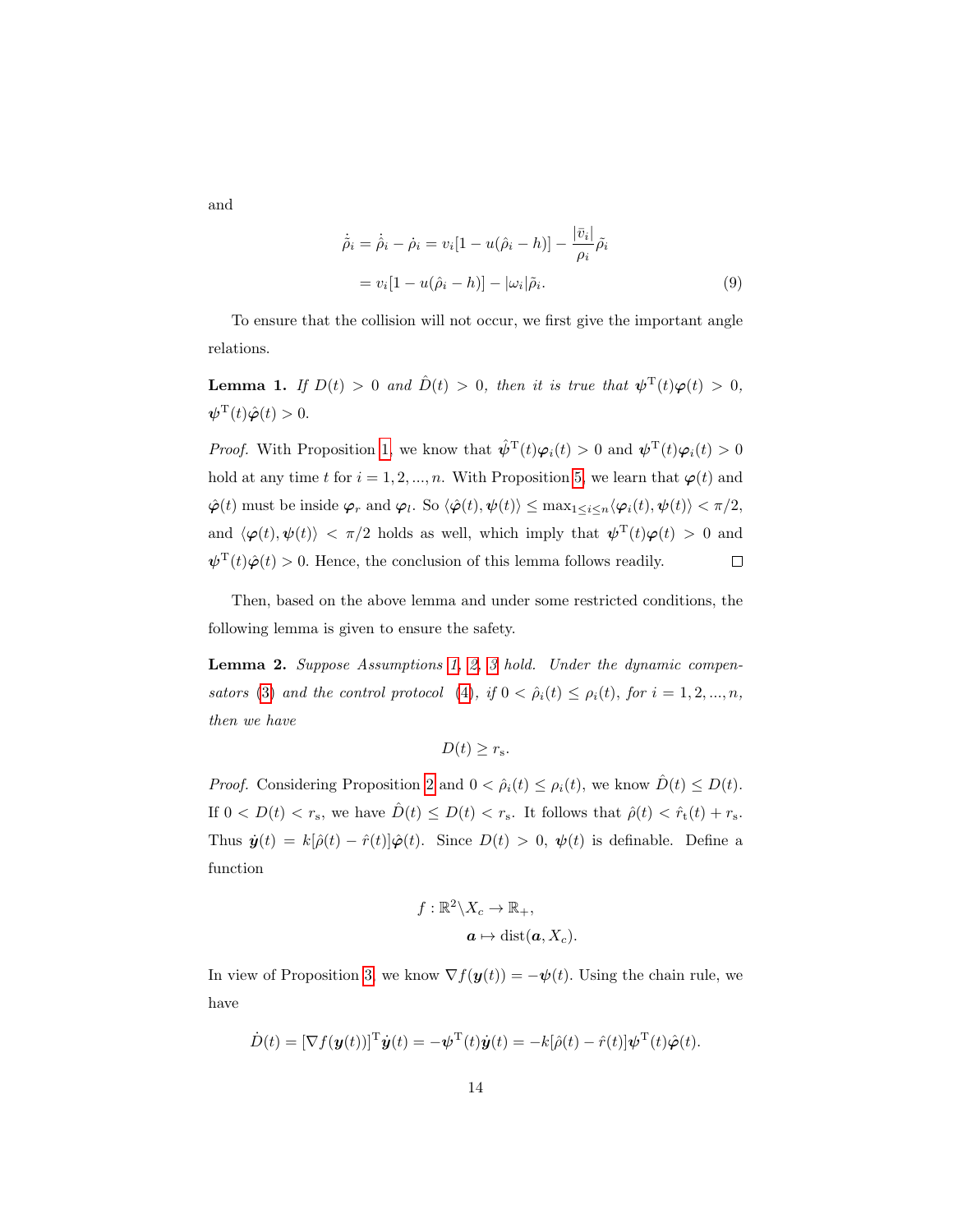According to Lemma [1,](#page-13-0) from Assumption [2,](#page-11-1) we know that  $\psi^{\mathrm{T}}(t)\hat{\varphi}(t) > 0$  and  $\hat{\rho}(t) < \hat{r}(t)$  since  $d > r_s$ , which implies that  $\dot{D}(t) > 0$  if  $D(t) < r_s$ . With Assumption [1,](#page-11-0)  $D(0) \ge r_s$ , then it follows that  $D(t) \ge r_s$ . This completes the proof.

 $\Box$ 

Finally, the following two lemmas prove that the given constraint conditions are satisfied.

<span id="page-14-0"></span>Lemma 3. Suppose Assumptions [1,](#page-11-0) [2,](#page-11-1) [3](#page-11-2) hold. Under the dynamic compen-sators [\(3\)](#page-10-1) and the control protocol [\(4\)](#page-11-3), if  $\tilde{\rho}_i(t) \leq 0$ , then we have  $\hat{\rho}_i(t) \geq h$ .

*Proof.* It follows from [\(7\)](#page-12-0) that  $\dot{\hat{\rho}}_i(t) = -\frac{\partial \bar{v}_i(t)}{\partial i(t)} / \rho_i(t) \geq 0$  if  $\hat{\rho}_i(t) < h$ . Thus it implies that  $\dot{\rho}_i(t) \geq 0$  if  $\dot{\rho}_i(t) < h$ . With Assumption [3,](#page-11-2) we can conclude that  $\hat{\rho}_i(t) \geq h.$  $\Box$ 

<span id="page-14-1"></span>Lemma 4. Suppose Assumptions [1,](#page-11-0) [2,](#page-11-1) [3](#page-11-2) hold. Under the dynamic compen-sators [\(3\)](#page-10-1) and the control protocol [\(4\)](#page-11-3), we have  $h \leq \hat{\rho}_i(t) \leq \rho_i(t)$ , for  $i =$  $1, 2, ..., n$ .

*Proof.* First, we prove that  $\hat{\rho}_i(t) \leq \rho_i(t)$ , that is,  $\tilde{\rho}_i(t) \leq 0$ , which is performed by three steps.

Step 1. Suppose there exists  $t_1 > 0$  such that  $\tilde{\rho}_i(t_1) = 0$ . Define the zero set  $A \triangleq \{t | \tilde{\rho}_i(t) = 0\}.$  A is a closed set because  $\tilde{\rho}_i(t)$  is continuous and set  $\{0\}$ is closed. Define  $t_2 \triangleq \min\{A\}$ . With Assumption [3,](#page-11-2) when  $t \in [0, t_2]$ , we have  $\tilde{\rho}_i(t) \leq 0$ . With Lemma [3,](#page-14-0)  $h \leq \hat{\rho}_i(t) \leq \rho_i(t)$  hold. Then with Lemma [2,](#page-13-1) we have  $\rho_i(t_2) = \hat{\rho}_i(t_2) \ge D(t_2) \ge r_s > h$ .

Step 2. We prove that there is  $\hat{\rho}_i(t) > h$  when  $t > t_2$ . Apply the reduction to absurdity. Suppose there exists  $t_3 > t_2$  such that  $\hat{\rho}_i(t_3) = h$ . Define the zero set  $B \triangleq \{t | \hat{\rho}_i(t) = h, t \geq t_2\}$ . B is also a closed set. Define  $t_4 \triangleq \min\{B\}$ .

When  $t \in [t_2, t_4]$ ,  $\hat{\rho}_i(t) \geq h$ . With [\(9\)](#page-13-2), we get  $\dot{\tilde{\rho}}_i(t) = -|\omega_i| \tilde{\rho}_i$ . Solving the differential equation,  $\tilde{\rho}_i(t) = \tilde{\rho}_i(t_2) \exp\left(-\int_{t_2}^t |\omega_i(\tau)| d\tau\right) = 0$ , it turns out that  $h \leq \hat{\rho}_i(t) = \rho_i(t)$ . With Lemma [2,](#page-13-1)  $\rho_i(t_4) = \hat{\rho}_i(t_4) \geq D(t_4) \geq r_s > h$  still holds,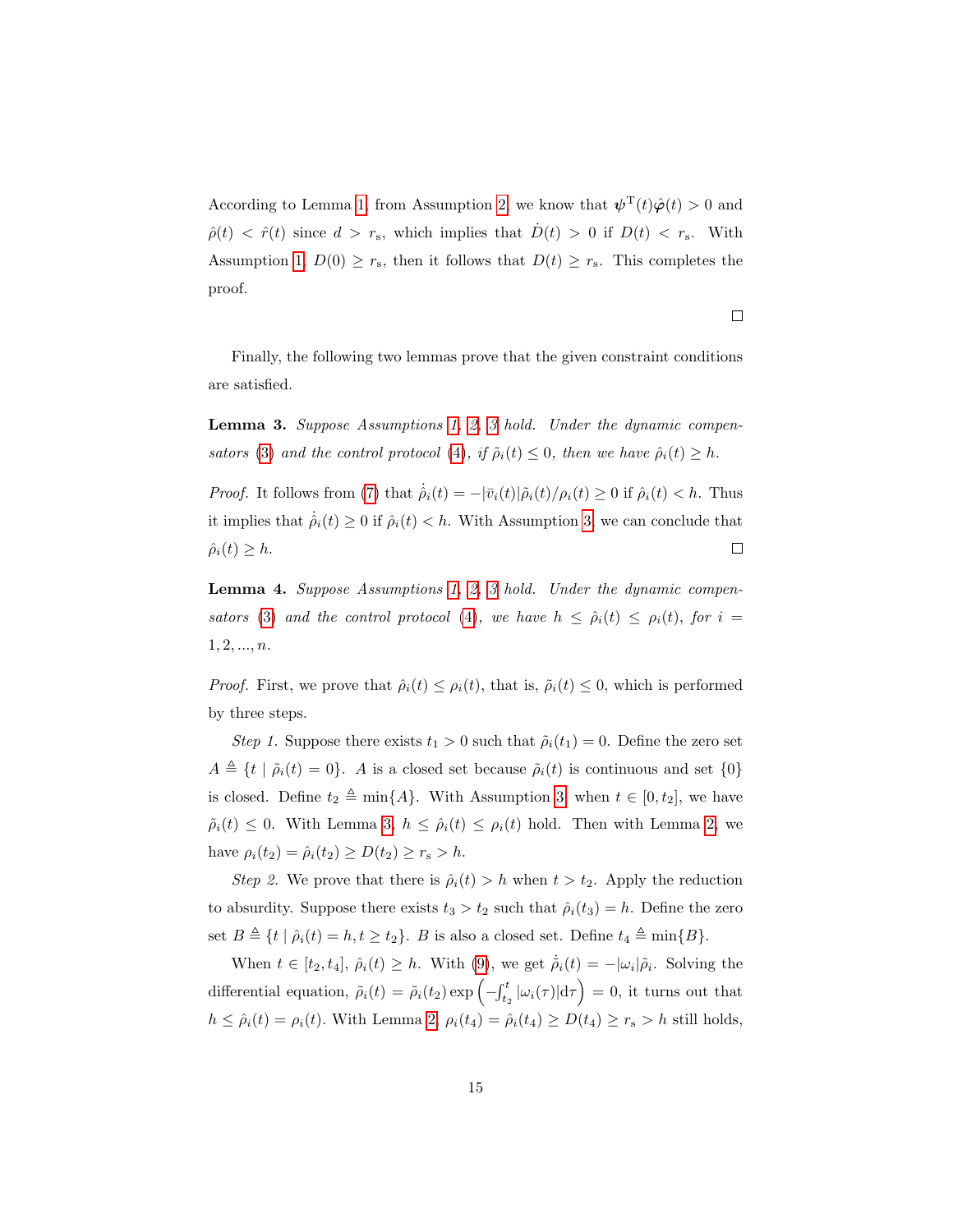so the contradiction appears. Therefore, when  $t > t_2$ ,  $\hat{\rho}_i(t) = h$  is impossible, which also implies that  $\hat{\rho}_i(t) > h$  and  $\tilde{\rho}_i(t) = 0$  hold when  $t > t_2$ .

Step 3. Based on the foregoing analysis, when  $\tilde{\rho}_i(t_2) = 0$ , then  $\hat{\rho}_i(t) \geq h$ holds for  $t > t_2$ . With [\(9\)](#page-13-2), we have  $\tilde{\rho}_i(t) = 0$  when  $t \geq t_2$ . Since  $\tilde{\rho}_i(t)$  is continuous and  $\tilde{\rho}_i(0) < 0$ , one can conclude that  $\tilde{\rho}_i(t) \leq 0$ .

The remaining part of the proof proceeds by showing that  $\hat{\rho}_i(t) \geq h$ . In fact, from the conclusion of the previous step and Lemma [3,](#page-14-0) we can directly get  $\hat{\rho}_i(t) \geq h.$ 

 $\Box$ 

Hence, the conclusion of this lemma follows readily.

**Remark 6.** Since  $h \leq \hat{\rho}_i(t) \leq \rho_i(t)$  always holds, with lemma [2,](#page-13-1) we know  $D(t) \geq r_s$  is always established. So the agent does not collide with the convex hull of a group of targets in the moving process of the agent, which guarantees real security.

Lemma 5. Suppose Assumptions [1,](#page-11-0) [2,](#page-11-1) [3](#page-11-2) hold. Under the dynamic compen-sators [\(3\)](#page-10-1) and the control protocol [\(4\)](#page-11-3), we have  $\dot{D}(t) > 0$ .

*Proof.* With Lemma [2](#page-13-1) and Lemma [4,](#page-14-1) we know  $D(t) > r_s$ , thus  $\langle \varphi_l(t), \varphi_r(t) \rangle$  < π. Let  $\hat{\mathbf{x}}'_i(t) \triangleq \mathbf{y}(t) + h\varphi_i(t)$ , then  $\hat{D}'(t) = h \cos(\langle \varphi_i(t), \varphi_r(t) \rangle/2) > 0$ . Since  $\rho_i(t) \geq \hat{\rho}_i(t) \geq h$ , with Proposition [2,](#page-8-4) we know  $\hat{D}(t) \geq \hat{D}'(t) > 0$ . Hence, the conclusion of this lemma follows readily.  $\Box$ 

**Remark 7.** Based on the above analysis, we know that  $D(t) > 0$  and  $\hat{D}(t) > 0$ . With Proposition [5,](#page-9-0) we have  $\hat{\rho}(t) \geq \hat{D}(t)$  and  $\rho(t) \geq D(t)$ . Therefore,  $\varphi_i(t)$ ,  $\hat{\varphi}(t), \varphi(t), \hat{\psi}(t), \psi(t)$  are definable.

#### 3.2.2. Circumnavigation

In this subsection, we prove that the agent finally performs minimum circle circumnavigation around all of the targets. The proof is divided into two steps. First, we prove that the agent will circumnavigate the minimum circle of some points with the desired enclosing distance d and the tangential speed  $\alpha$ . Then, we prove that these points are the real targets.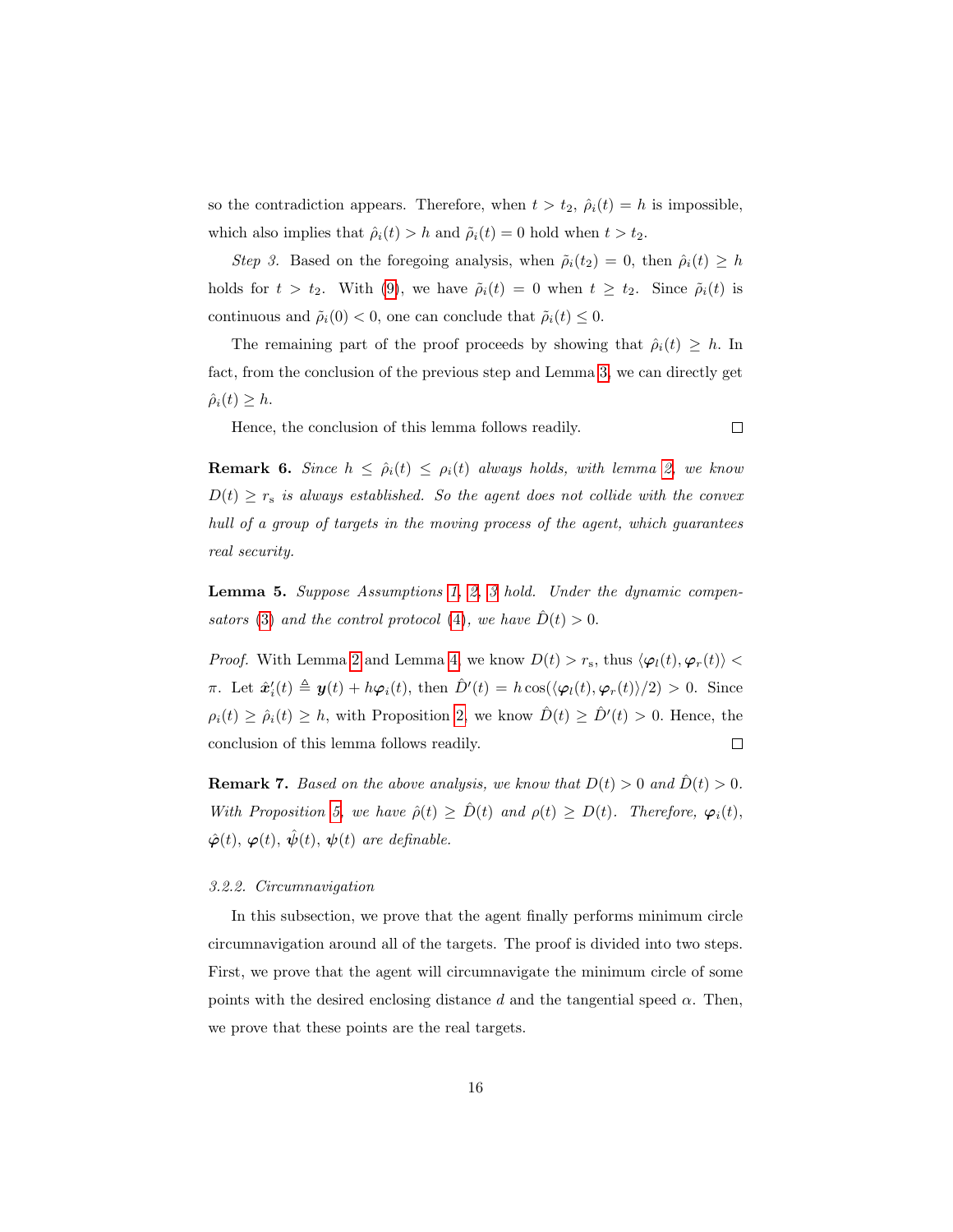Firstly, we present two lemmas that will be used in the convergence analysis of the proposed algorithm.

<span id="page-16-0"></span>Lemma 6. Suppose Assumptions [1,](#page-11-0) [2,](#page-11-1) [3](#page-11-2) hold. Under the dynamic compensators  $(3)$  and the control protocol  $(4)$ , if for some  $i_0$ , there is

$$
\lim_{t\to+\infty}\tilde{\rho}_{i_0}(t)\neq 0,
$$

then  $\varphi_{i_0}(t)$  must converge to some unit vector.

*Proof.* With Lemma [4,](#page-14-1) considering [\(9\)](#page-13-2), we have  $\dot{\tilde{\rho}}_i(t) = -|\omega_i| \tilde{\rho}_i \geq 0$ . Then

$$
\tilde{\rho}_i(t) = \tilde{\rho}_i(0)e^{-\int_0^t |\omega_i(\tau)|d\tau}, \quad t \ge 0.
$$

It means that  $\tilde{\rho}_i(t)$  is monotone and bounded, thus it must converge. If for some  $i_0$ , there is  $\lim_{t\to+\infty}\tilde{\rho}_{i_0}(t)\neq 0$ , it is obviously that  $\int_0^{+\infty}|\omega_{i_0}(\tau)|d\tau<+\infty$ , thus  $\int_0^{+\infty} \omega_{i_0}(\tau) d\tau$  converges. By using complex number to represent the vectors, that is,  $\varphi_{i_0}(t)$  denotes  $\varphi_{i_0}(t)$  and  $-j\varphi_{i_0}(t)$  denotes  $\bar{\varphi}_{i_0}(t)$ , with [\(5\)](#page-12-1), we have

$$
\dot{\varphi}_{i_0}(t) = j\omega_{i_0}(t)\varphi_{i_0}(t).
$$

Solving this differential equation, we have

$$
\varphi_{i_0}(t) = \varphi_{i_0}(0)e^{j\int_0^t \omega_{i_0}(\tau)d\tau}.
$$

Since  $\int_0^{+\infty} \omega_{i_0}(\tau) d\tau$  converges,  $\varphi_{i_0}(t)$  converges and then  $\varphi_{i_0}(t)$  converges. This  $\Box$ completes the proof.

Lemma 7. Suppose Assumptions [1,](#page-11-0) [2,](#page-11-1) [3](#page-11-2) hold. Under the dynamic compen-sators [\(3\)](#page-10-1) and the control protocol [\(4\)](#page-11-3), each  $\hat{x}_i(t)$  must converge to some point.

*Proof.* With Lemma [6,](#page-16-0) we know  $\tilde{\rho}_i(t)$  must converge. Note that  $\hat{x}_i(t) = x_i +$  $\tilde{\rho}_i(t)\varphi_i(t)$ . If  $\lim_{t\to+\infty}\tilde{\rho}_i(t)=0$ ,  $\hat{\boldsymbol{x}}_i(t)$  converges to  $\boldsymbol{x}_i(t)$ . If  $\lim_{t\to+\infty}\tilde{\rho}_i(t)\neq 0$ , then with Lemma [6](#page-16-0) again, we know  $\varphi_i(t)$  converges to some unit vector. Thus each  $\hat{x}_i(t)$  converges. Hence, the conclusion of this lemma follows readily.  $\Box$ 

Subsequently, we prove that the agent will circumnavigate the minimum circle of some points with the desired enclosing distance and tangential velocity.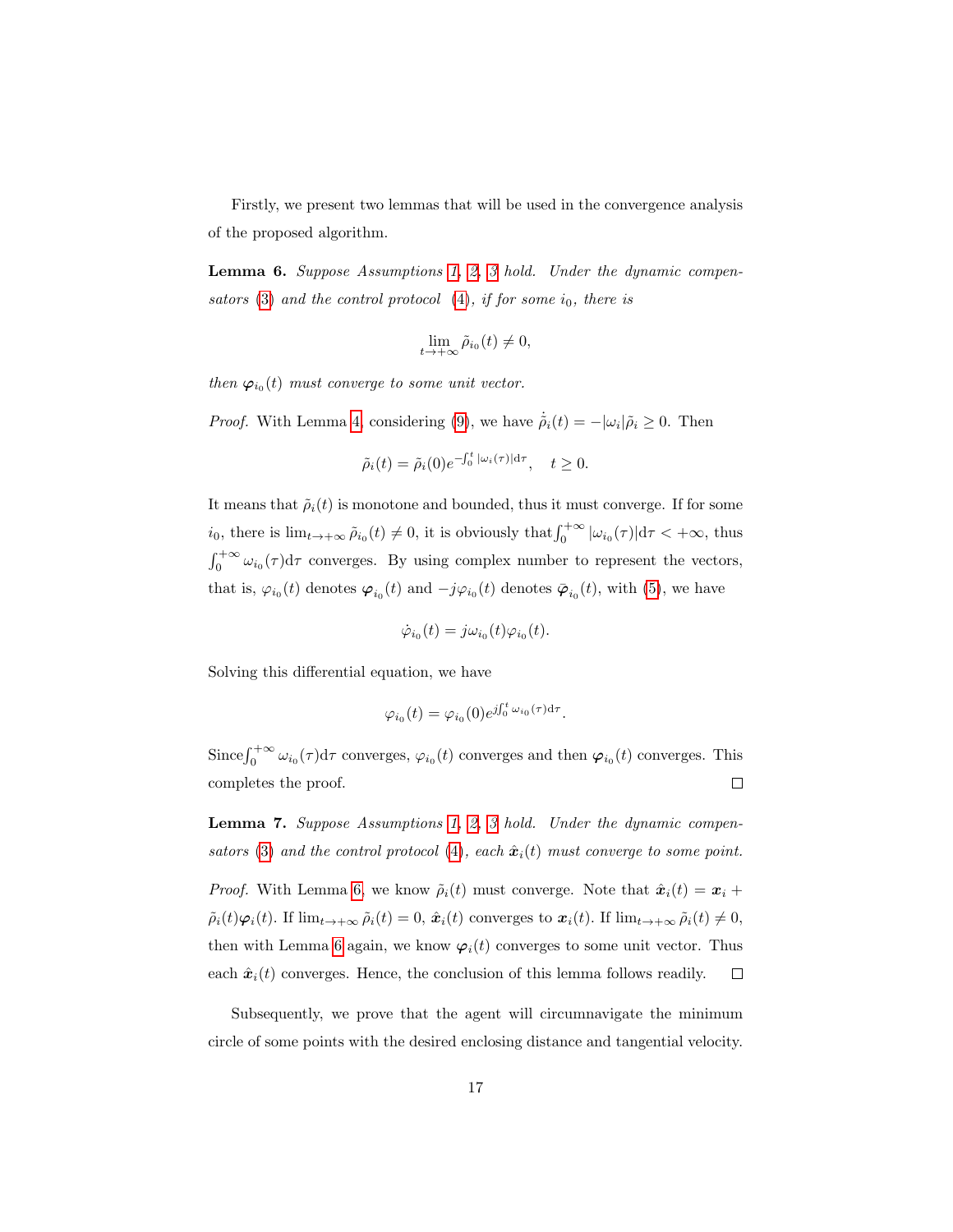<span id="page-17-0"></span>**Theorem 1.** If there exists a point set  $Z = \{z_1, z_2, \dots, z_n\} \subset \mathbb{R}^2$  such that  $\lim_{t\to+\infty} \hat{x}_i(t) = z_i$ , we shall know

$$
\lim_{t\to+\infty}\hat{\boldsymbol{c}}(t)=\boldsymbol{c}_{\boldsymbol{z}},\quad \lim_{t\to+\infty}\hat{r}_{\mathrm{t}}(t)=r_{\boldsymbol{z}}.
$$

Here,  $c_z$  is the center of the minimum circle of Z, and  $r_z$  is the radius of the minimum circle of Z.

*Proof.* Since  $\lim_{t\to+\infty} \hat{x}_i(t) = z_i$ , for any  $\varepsilon > 0$ , there exists  $t_1 > 0$  such that  $\|\hat{\boldsymbol{x}}_i(t)-\boldsymbol{z}_i\| < \varepsilon$ , for  $t > t_1$ . Thus when  $t > t_1$ , with Proposition [4,](#page-8-2) we know that the center of the minimum circle can be divided into the following two cases.

Case 1. The center of the circle is the midpoint of the longest side. We know  $\lim_{t\to+\infty} \hat{c}(t) = \lim_{t\to+\infty} (\hat{x}_h(t) + \hat{x}_j(t))/2$ , where  $\hat{x}_h(t)$ ,  $\hat{x}_j(t)$  are two points used to determine the estimated minimum circle. Similarly,  $c_z = (z_h + z_j)/2$ , then

<span id="page-17-1"></span>
$$
\|\hat{\mathbf{c}}(t) - \mathbf{c}_{\mathbf{z}}\| = \frac{1}{2} \|\hat{\mathbf{x}}_h(t) + \hat{\mathbf{x}}_j(t) - \mathbf{z}_h - \mathbf{z}_j\|
$$
  

$$
\leq \frac{1}{2} (\|\hat{\mathbf{x}}_h(t) - \mathbf{z}_h\| + \|\hat{\mathbf{x}}_j(t) - \mathbf{z}_j\|) < \varepsilon.
$$

Therefore,  $\|\hat{\bm{c}}(t) - \bm{c}_{\bm{z}}\| < \varepsilon$  for  $t > t_1$ , which implies that  $\lim_{t \to +\infty} \hat{\bm{c}}(t) = \bm{c}_{\bm{z}}$ . It is obviously that  $\lim_{t\to+\infty} \hat{r}_t(t) = r_z$ .

Case 2. The center of the circle is the incenter of a triangle. According to the definition of the incenter of a triangle,  $\lim_{t\to+\infty} ||\hat{c}(t)-\hat{x}_k(t)|| = \lim_{t\to+\infty} ||\hat{c}(t) \hat{x}_l(t)\| = \lim_{t\to+\infty} \|\hat{c}(t)-\hat{x}_p(t)\|$ , where  $\hat{x}_k(t), \hat{x}_l(t), \hat{x}_p(t)$  are three points used to determine the estimated minimum circle. Then,

$$
\begin{aligned} \|\hat{\mathbf{c}}(t) - \mathbf{z}_k\| - \|\hat{\mathbf{x}}_k(t) - \mathbf{z}_k\| \\ \leq \|\hat{\mathbf{x}}_k(t) - \mathbf{z}_k - (\hat{\mathbf{c}}(t) - \mathbf{z}_k)\| = \|\hat{\mathbf{x}}_k(t) - \hat{\mathbf{c}}(t)\| \\ \leq \|\hat{\mathbf{c}}(t) - \mathbf{z}_k\| + \|\hat{\mathbf{x}}_k(t) - \mathbf{z}_k\|. \end{aligned}
$$

According to  $\lim_{t\to+\infty} \|\hat{x}_k(t) - z_k\| = 0$ , we know  $\lim_{t\to+\infty} \|\hat{c}(t) - z_k\|$  $\lim_{t\to+\infty} \|\hat{\mathbf{c}}(t)-\hat{\mathbf{x}}_k(t)\|.$  Similarly,  $\lim_{t\to+\infty} \|\hat{\mathbf{c}}(t)-\mathbf{z}_l\| = \lim_{t\to+\infty} \|\hat{\mathbf{c}}(t)-\hat{\mathbf{z}}_l\|$  $\hat{x}_l(t)\|$ ,  $\lim_{t\to+\infty} \|\hat{c}(t)-z_p\| = \lim_{t\to+\infty} \|\hat{c}(t)-\hat{x}_p(t)\|$ . So

$$
\lim_{t\to+\infty}\|\hat{c}(t)-\boldsymbol{z}_k\|=\lim_{t\to+\infty}\|\hat{c}(t)-\boldsymbol{z}_l\|=\lim_{t\to+\infty}\|\hat{c}(t)-\boldsymbol{z}_p\|.
$$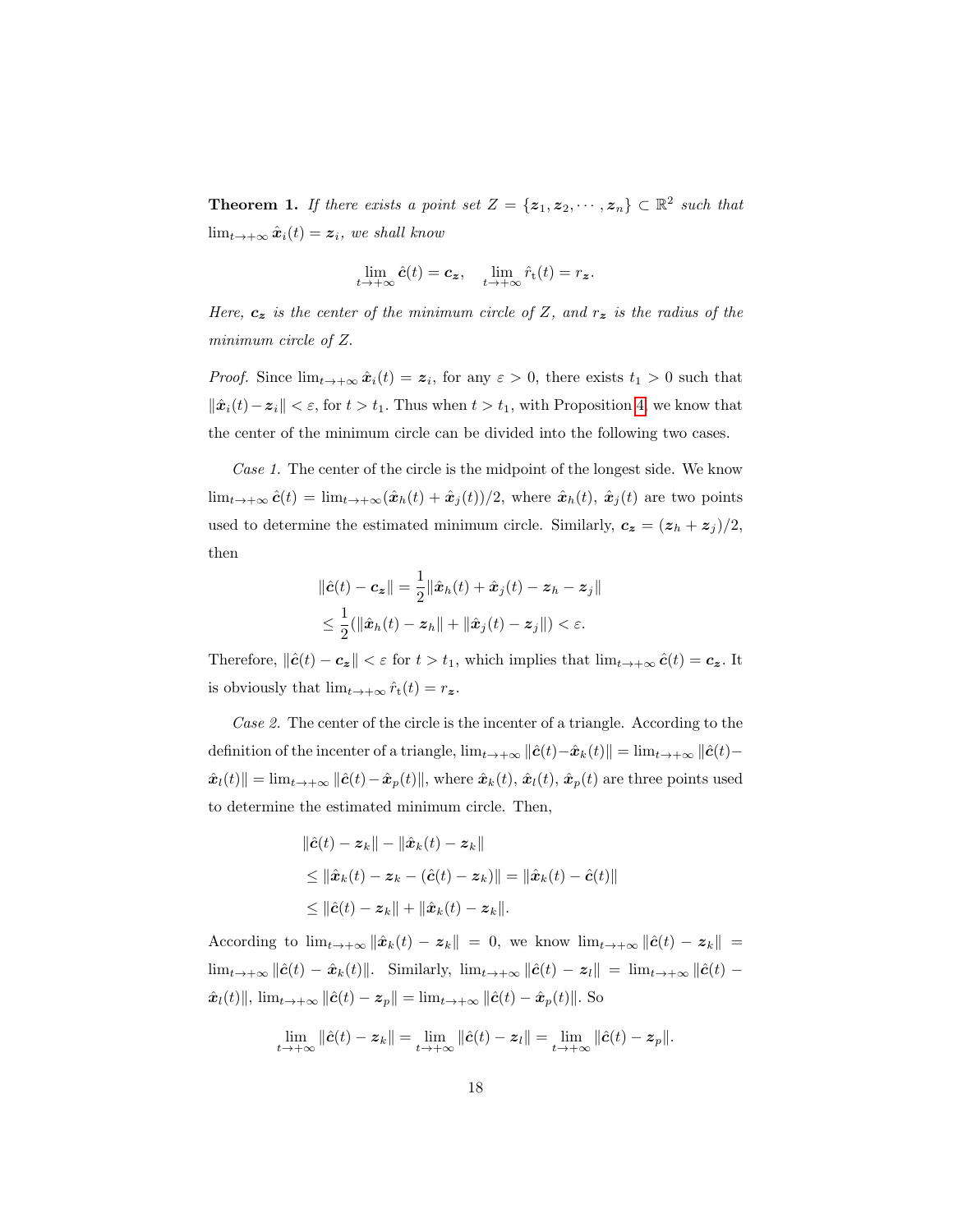Thus  $\hat{\mathbf{c}}(t)$  is also the incenter of the triangle by  $z_k$ ,  $z_l$  and  $z_p$ , which implies that  $\hat{\mathbf{c}}(t)$  is also the center of the minimum circle of Z. Therefore,  $\lim_{t\to+\infty} \hat{\mathbf{c}}(t) = \mathbf{c}_z$ . Then, it is obviously that  $\lim_{t\to+\infty} \hat{r}_t(t) = r_z$ .

 $\Box$ 

Therefore, the conclusion of this lemma follows readily.

<span id="page-18-0"></span>**Theorem 2.** Suppose Assumptions [1,](#page-11-0) [2,](#page-11-1) [3](#page-11-2) hold. Under the dynamic compensators [\(3\)](#page-10-1) and the control protocol [\(4\)](#page-11-3), the agent circumnavigates the minimum circle of Z with the desired distance d and tangential speed  $\alpha$ .

*Proof.* Define  $l_z \triangleq r_z + d$ ,  $\rho_z(t) \triangleq ||y(t) - c_z||$ ,  $\varphi_z(t) \triangleq [c_z - y(t)]/\rho_z(t)$ and  $\bar{\varphi}_z(t)$  denotes  $\varphi_z(t)$  as it rotates  $\pi/2$  clockwise. Let  $e(t) \triangleq \hat{r}(t) - l_z$ ,  $w(t) \triangleq \hat{\rho}(t) - \rho_{\mathbf{z}}(t), \, \boldsymbol{\delta}(t) \triangleq \hat{\boldsymbol{\varphi}}(t) - \boldsymbol{\varphi}_{\mathbf{z}}(t) \text{ and } \bar{\boldsymbol{\delta}}(t) \triangleq \hat{\boldsymbol{\varphi}}(t) - \bar{\boldsymbol{\varphi}}_{\mathbf{z}}(t). \text{ With Theorem 1,}$  $w(t) \triangleq \hat{\rho}(t) - \rho_{\mathbf{z}}(t), \, \boldsymbol{\delta}(t) \triangleq \hat{\boldsymbol{\varphi}}(t) - \boldsymbol{\varphi}_{\mathbf{z}}(t) \text{ and } \bar{\boldsymbol{\delta}}(t) \triangleq \hat{\boldsymbol{\varphi}}(t) - \bar{\boldsymbol{\varphi}}_{\mathbf{z}}(t). \text{ With Theorem 1,}$  $w(t) \triangleq \hat{\rho}(t) - \rho_{\mathbf{z}}(t), \, \boldsymbol{\delta}(t) \triangleq \hat{\boldsymbol{\varphi}}(t) - \boldsymbol{\varphi}_{\mathbf{z}}(t) \text{ and } \bar{\boldsymbol{\delta}}(t) \triangleq \hat{\boldsymbol{\varphi}}(t) - \bar{\boldsymbol{\varphi}}_{\mathbf{z}}(t). \text{ With Theorem 1,}$ we know  $\lim_{t\to+\infty} \hat{r}(t) = l_{\mathbf{z}}$ . Obviously when  $\lim_{t\to+\infty} \hat{c}(t) = c_{\mathbf{z}}$ , we have

$$
\lim_{t \to +\infty} e(t) = 0, \lim_{t \to +\infty} w(t) = 0, \lim_{t \to +\infty} \delta(t) = 0, \lim_{t \to +\infty} \bar{\delta}(t) = 0.
$$
 (10)

Similar to Proposition [3,](#page-8-5) one can conclude that

$$
\dot{\rho}_{\mathbf{z}}(t) = -\boldsymbol{\varphi}_{\mathbf{z}}^{\mathrm{T}}(t)\dot{\mathbf{y}}(t) = -k\rho_{\mathbf{z}}(t) + kl_{\mathbf{z}} + g(t),
$$

where  $g(t) \triangleq k(e(t) - w(t)) + k(l_z + e(t) - w(t) - \rho_z(t))\varphi_z^{\mathrm{T}}(t)\delta(t) - \alpha u(\hat{\rho}(t) - \hat{r}_t(t) (r_s)\varphi_{\bm{z}}^{\mathrm{T}}(t)\bar{\bm{\delta}}(t)$ . With [\(10\)](#page-17-1),  $\lim_{t\to+\infty}g(t)=0$ . Thus we have  $\lim_{t\to+\infty}\rho_{\bm{z}}(t)=l_{\bm{z}},$ which also means that the distance between the agent and the minimum circle of Z converges to d.

Note that

$$
\bar{\varphi}_{\mathbf{z}}^{\mathrm{T}}(t)\dot{\mathbf{y}}(t) = \alpha u(\hat{\rho}(t) - \hat{r}_{\mathrm{t}}(t) - r_{\mathrm{s}}) + p(t),
$$

where  $p(t) \triangleq k[\hat{\rho}(t)-\hat{r}(t)]\bar{\varphi}_{\bm{z}}^{\mathrm{T}}(t)\boldsymbol{\delta}(t)+\alpha u(\hat{\rho}(t)-\hat{r}_{\mathrm{t}}(t)-r_{\mathrm{s}})\bar{\varphi}_{\bm{z}}^{\mathrm{T}}(t)\bar{\boldsymbol{\delta}}(t)$ . With [\(10\)](#page-17-1), we know  $\lim_{t\to+\infty}\hat{\rho}(t) = \lim_{t\to+\infty}\rho_{\mathbf{z}}(t) = l_{\mathbf{z}} = \lim_{t\to+\infty}\hat{r}(t) = \lim_{t\to+\infty}\hat{r}_t(t) + d$ . Considering  $d > r_s$ , there exists  $t_2 > 0$ , such that  $\hat{\rho}(t) - \hat{r}_t(t) - r_s > 0$  for  $t > t_2$ . Therefore, when  $t > t_2$ ,  $u(\hat{\rho}(t) - \hat{r}_t(t) - r_s) = 1$ , and then one gets  $\bar{\varphi}_z^T(t)\dot{y}(t) =$  $\alpha + p(t)$ . Recalling  $\lim_{t \to +\infty} p(t) = 0$ , we have  $\lim_{t \to +\infty} \overline{\varphi}_z^T(t) \dot{y}(t) = \alpha$ . It implies that the agent encircles the minimum circle of Z with the desired tangential speed  $\alpha$ . The proof is then completed.  $\Box$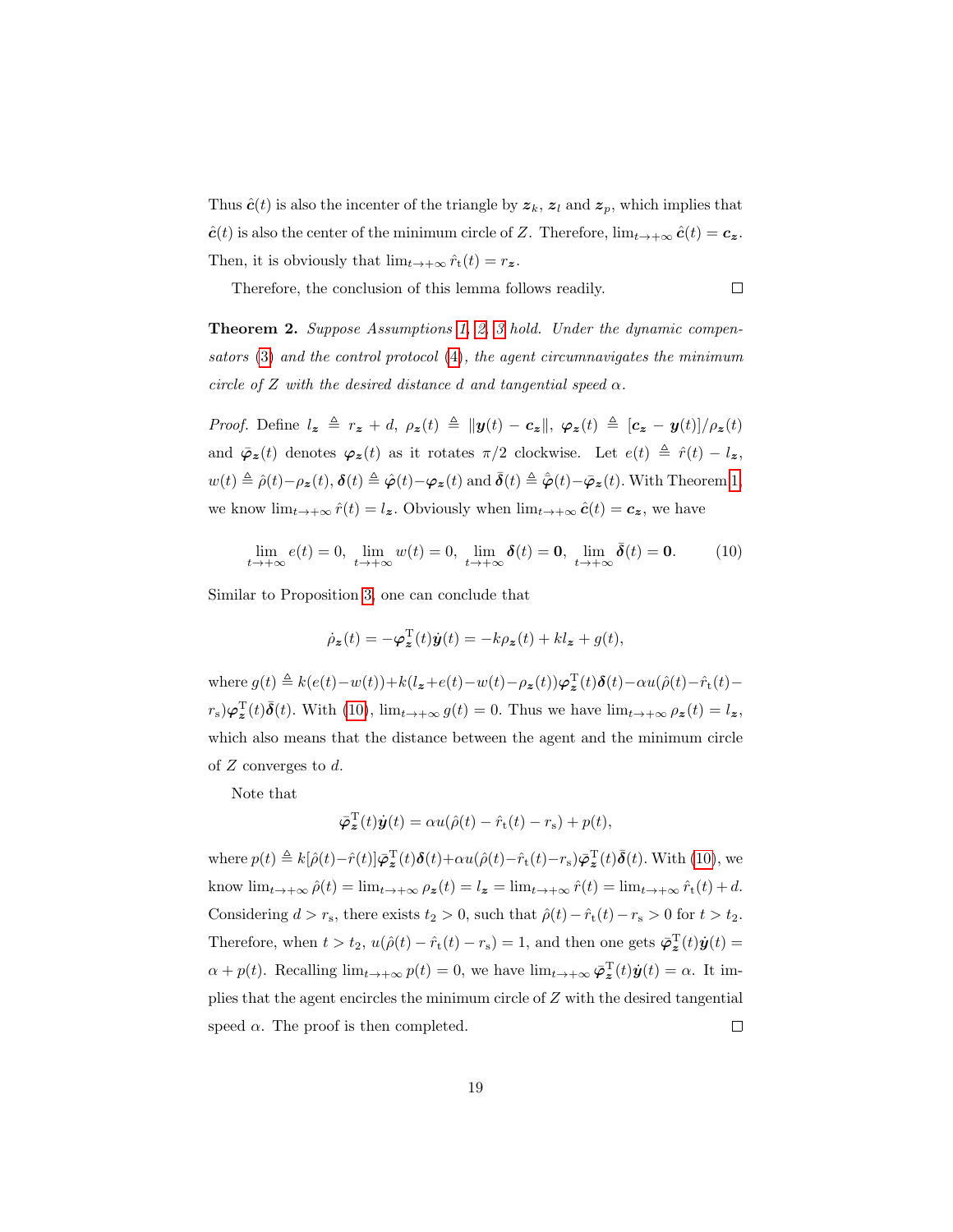Finally, we prove that the outputs of the dynamic compensator shall converge to the real targets and the agent performs the safe minimum circle circumnavigation around the real targets.

**Theorem [3](#page-11-2).** Suppose Assumptions [1,](#page-11-0) [2,](#page-11-1) 3 hold. Under the dynamic compensators [\(3\)](#page-10-1) and the control protocol [\(4\)](#page-11-3), the agent circumnavigates the minimum circle of the real targets with the desired distance d and tangential speed  $\alpha$ .

Proof. The proof is divided into two steps.

Step 1. We prove that the localization tasks are achieved.

Suppose there exists  $i_0$ , such that  $\lim_{t\to+\infty} \tilde{\rho}_{i_0}(t) \neq 0$ . Then with Lemma [6,](#page-16-0) we know  $\varphi_{i_0}(t)$  must converge. With Theorem [2,](#page-18-0) it is obvious that the agent must circumnavigate the minimum circle of Z with the desired enclosing distance and tangential speed. Thus  $\varphi_{i_0}(t)$  is not converging. Contradiction appears. Therefore, we have  $\lim_{t\to+\infty} \tilde{\rho}_i(t) = 0$ , for  $i = 1, 2, ..., n$ .

Step 2. We prove that the agent circumnavigates the minimum circle of the real targets with the desired distance d and tangential speed  $\alpha$ .

With step 1, we have  $\lim_{t\to+\infty} \hat{x}_i(t) = x_i$ , thus  $X = Z$ . With Theorem [2,](#page-18-0) we know that the conclusion of this theorem obviously holds.  $\Box$ 

# <span id="page-19-0"></span>4. Extension to multiple agents

In this section, we will show the aforementioned algorithm can be extended for the multiple agents case. Inspired by [\[24,](#page-28-6) [25\]](#page-28-0), for the multiple agents' case, it is required that the agents not only converge to the desired shaped orbit but also maintain an equiangular spaced formation around the targets.

However, different from [\[24,](#page-28-6) [25\]](#page-28-0), this paper studies a multi-target circumnavigation problem. We do not know the direction of the agent pointing to the desired orbital center. Therefore, we apply the direction pointing to the center of the minimum circle of the estimated targets instead. We define  $\theta_i$  as the angle of  $\hat{\varphi}_i^{\hat{c}_i}$ , where  $\hat{\varphi}_i^{\hat{c}_i}$  represents the unit vector pointing from agent *i* to the minimum circle center estimated by agent *i*. The reference axis of  $\theta_i$  is globally fixed in this paper.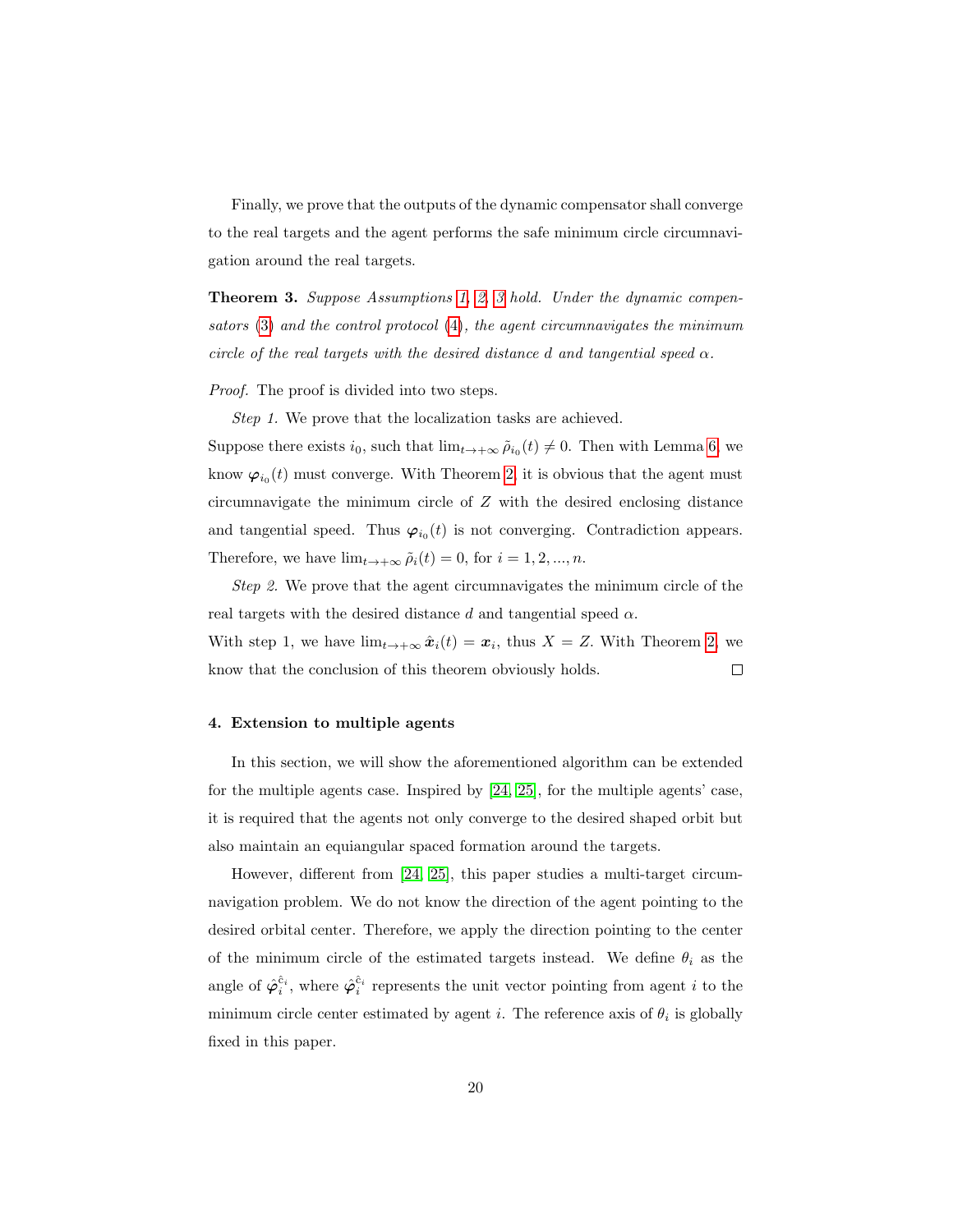Convert the variables to local versions by adding the subscript  $i$ . To be more practical, it is assumed that the agents cannot detect each other unless their distance is less than a threshold distance  $M$ . We denote the neighbor set of agent i as  $\mathcal{N}_i = \{j \mid ||\mathbf{y}_j - \mathbf{y}_i|| \leq M, j \neq i\}.$  The bearing angle of agent j from agent i as  $\theta_i^j$  being the angle of  $(y_j - y_i)$ ,  $j \in \mathcal{N}_i$  and wrap  $\{\theta_i-\theta_i^j, j \in \mathcal{N}_i\}$  to the interval  $[-\pi, \pi)$ . Then let  $i^+ = \{j \mid \max\{\theta_i-\theta_i^j\}, j \in \mathcal{N}_i\}$ and  $i^- = \{j \mid \min\{\theta_i - \theta_i^j\}, j \in \mathcal{N}_i\}$ . It is worth pointing out that  $i^+$  and  $i^$ can be determined only using bearings without communication. Suppose that positions of  $\hat{\mathbf{c}}_{i^+}$  and  $\hat{\mathbf{c}}_{i^-}$  are available to agent i from its neighboring agent  $i^+$  and  $i<sup>-</sup>$  via communication respectively. In addition, as long as the neighbor agents of agent  $i$  are within its detection range, the agent  $i$  can obtain the location of its neighbor agents. Then we define

$$
\sigma_i^+ = \begin{cases}\n\arccos(\hat{\varphi}_{i^+}^{\hat{c}_{i^+}} \hat{\varphi}_{i}^{\hat{c}_i}) & \text{if } \mathcal{N}_i^+ \neq \emptyset, \\
\pi & \text{if } \mathcal{N}_i^+ = \emptyset,\n\end{cases}
$$

and

<span id="page-20-0"></span>
$$
\sigma_i^- = \begin{cases}\n\arccos(\hat{\varphi}_{i^-}^{\hat{c}_i - T} \hat{\varphi}_i^{\hat{c}_i}) & \text{if } \mathcal{N}_i^- \neq \emptyset, \\
\pi & \text{if } \mathcal{N}_i^- = \emptyset,\n\end{cases}
$$

where  $\mathcal{N}_i^+ = \{ j \in \mathcal{N}_i \mid \theta_i - \theta_i^j \in (0, \pi) \}$  and  $\mathcal{N}_i^- = \{ j \in \mathcal{N}_i \mid \theta_i - \theta_i^j \in (-\pi, 0) \}.$ 

To achieve circumnavigation of multiple agents for the targets at equiangular spaced formation on the same circular orbit, in fact, only the tangential velocity term in [\(4\)](#page-11-3) needs to be modified. Thus, we define the new control protocol as

$$
\dot{\mathbf{y}}_i(t) = k[\hat{\rho}_i^{\hat{c}_i}(t) - \hat{r}_i(t)]\hat{\varphi}_i^{\hat{c}_i}(t) + f(\sigma_i^+/\sigma_i^-)\alpha u(\hat{\rho}_i^{\hat{c}_i}(t) - \hat{r}_{i,t}(t) - r_s)\hat{\varphi}_i^{\hat{c}_i}(t), \tag{11}
$$

where  $\hat{\rho}_i^{\hat{c}_i}(t)$  represents the distance between the agent i and the center of the minimum circle estimated by it,  $\hat{r}_i(t)$  represents the desired orbit radius estimated by agent i,  $\hat{r}_{i,t}(t)$  is the minimum circle radius estimated by agent i, and  $f:(0,+\infty]\to (0,1]$  is any strictly increasing continuous function. For instance, we can let  $f(x) = 1 - \exp(-x)$ .

Define the angle of  $-\hat{\varphi}_i^{\hat{c}_i}$  as  $\phi_i = \theta_i + \pi \mod 2\pi$ . For convenience, we label agents at time t according to their positions in a counterclockwise radial order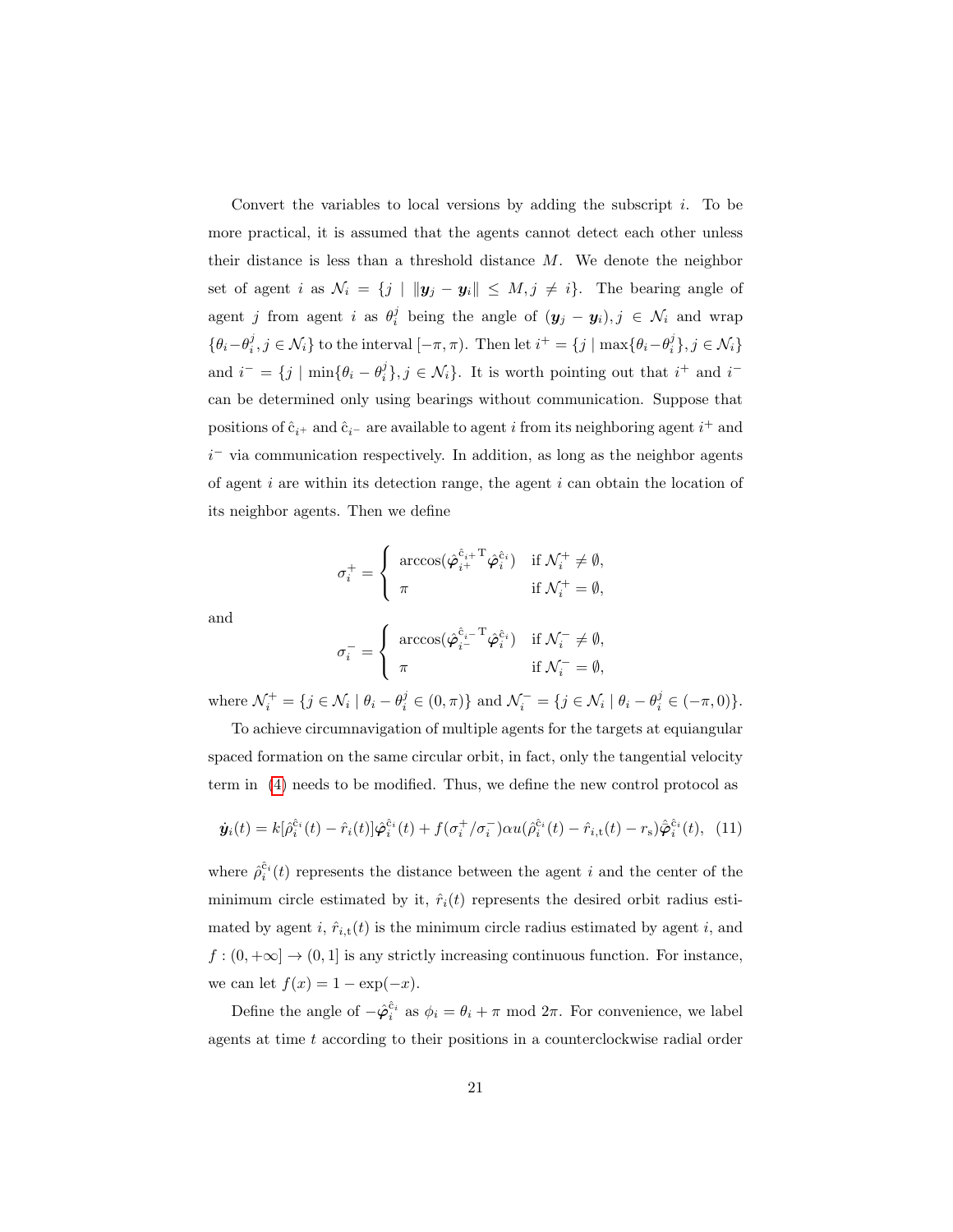around the targets, i.e.,  $j > k \Leftrightarrow \phi_j > \phi_k$ . We also define  $\delta \phi_i = \phi_{i+1} - \phi_i$  for  $i \in \{1, ..., n-1\}$   $(n \geq 3)$  and define  $\delta\phi_n = \phi_1 + 2\pi - \phi_n$ . Under this labeling,  $\delta\phi_i \in [0, 2\pi)$  for all *i*.

Proposition 6. Suppose Assumptions [1,](#page-11-0) [2,](#page-11-1) [3](#page-11-2) hold. Under the dynamic compensators [\(3\)](#page-10-1) and the new control protocol [\(11\)](#page-20-0), the equilibrium point given by  $\{\hat{\rho}_i^{\hat{c}_i} = r, \hat{c}_i = c, \delta \phi_i = 2\pi/n, \forall i\}$  is asymptotically stable if  $M \geq 2r \sin(\pi/n)$ .

*Proof.* Based on the analysis in Section [3,](#page-10-0) because  $f(\sigma_i^+/\sigma_i^-)\alpha \in (0, \alpha]$ , then for all *i*,  $\hat{\rho}_i^{\hat{c}_i} \to r$  and  $\hat{c}_i = c$  as  $t \to \infty$ . The security of the agents is also guaranteed. The condition  $M \geq 2r \sin(\pi/n)$  guarantees that neither  $\mathcal{N}_i^+$  nor  $\mathcal{N}_i^-$  is empty around the equilibrium point. Because the minimum circle is strictly convex, it can be easily proved that  $i^+ = i+1$  and  $i^- = i-1$  around the equilibrium point. Therefore, when  $\hat{\rho}_i^{\hat{c}_i} = r$  and  $\hat{c}_i = c$  for all i, we have(see Figure [3\)](#page-21-0)  $\sigma_i^+ = \delta \phi_i$  and  $\sigma_i^- = \delta \phi_{i-1}$ . With the new control protocol [\(11\)](#page-20-0), we know that the tangential velocity of each agent is  $f(\sigma_i^+/\sigma_i^-)\alpha$ . Then, it is obtained that  $\dot{\theta}_i = \dot{\phi}_i =$  $f(\sigma_i^+/\sigma_i^-)\alpha/r$ , resulting that  $\frac{d}{dt}\delta\phi_i = [f(\delta\phi_{i+1}/\delta\phi_i) - f(\delta\phi_i/\delta\phi_{i-1})]\alpha/r$ . Define  $\overline{T} = \{j \mid \delta\phi_j = \max \delta\phi_i\}$  and  $\underline{T} = \{j \mid \delta\phi_j = \min \delta\phi_i\}$ . When  $\overline{T} \neq \underline{T}$ , according to the fact that  $f(x)$  is strictly increasing continuous function, we have  $\frac{d}{dt} \frac{\Sigma_{j \in \overline{T}} \delta \phi_j}{|\overline{T}|}$  $\frac{\Sigma_{j\in\mathcal{I}}\delta\phi_j}{|\mathcal{I}|} > 0$ . So we conclude that the equilibrium  $\frac{\partial \bar{\mathbf{T}}^{\partial \phi_j}}{|\mathbf{T}|} < 0$ , and  $\frac{\mathrm{d}}{\mathrm{d}t}$ point defined by  $\{\hat{\rho}_i^{\hat{c}_i} = r, \hat{c}_i = c, \delta \phi_i = 2\pi/n, \forall i\}$  is asymptotically stable.  $\Box$ 



<span id="page-21-0"></span>Figure 3: Relationship among variables when  $\hat{\rho}_i^{\hat{c}_i} = r$  and  $\hat{c}_i = c$ .

Remark 8. For the multiple agents' case, it is required that the agents not only converge to the different desired circle orbit but also maintain an equiangular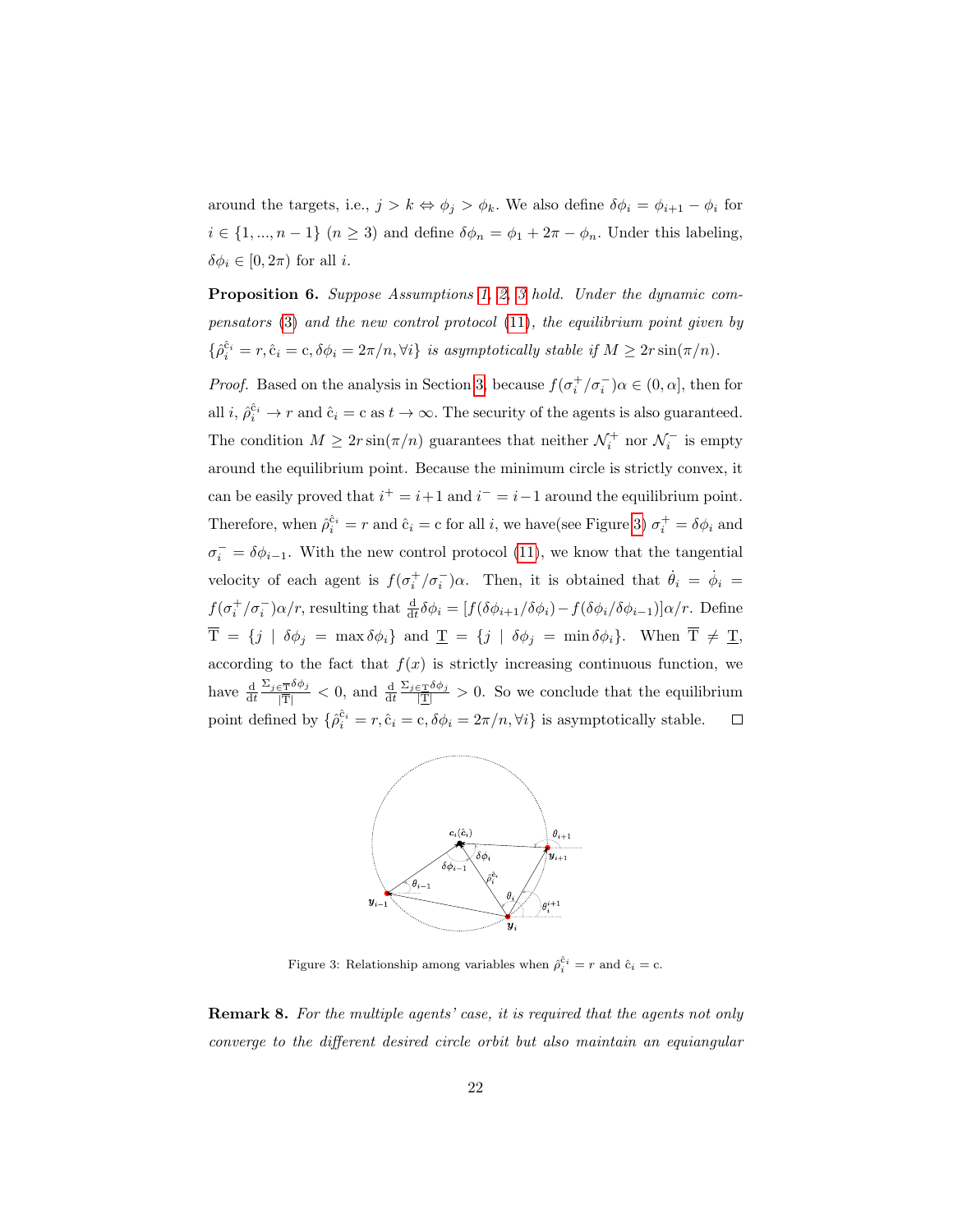spaced formation around the targets. Similarly, we just need to multiply the tangential velocity term in [\(11\)](#page-20-0) by their respective desired radius.

## <span id="page-22-0"></span>5. Simulation

In this section, a series of simulation results for the safe minimum circle circumnavigation algorithm of four targets are presented.

Case 1. For the case of an agent, we set the coefficient  $k = 5$ , the tangential speed  $\alpha = 5$ , the safe distance  $r_s = 0.3$ , the desired distance  $d = 0.4$  and  $h = 0.1$ . The initial values of the estimates are all set as  $\hat{\rho}_i(0) = 0.4$   $(i = 1, 2, 3, 4)$ . The positions of targets are  $\mathbf{x}_1 = [-2, 0]^T$ ,  $\mathbf{x}_2 = [4, 5]^T$ ,  $\mathbf{x}_3 = [2, 0]^T$ ,  $\mathbf{x}_4 = [1, 1]^T$ . The initial position of the agent is  $\mathbf{y}(0) = [8, 0]^{\mathrm{T}}$ .

Figures [4–](#page-23-0)[7](#page-24-0) show that the proposed dynamic compensators and control protocol can achieve localization and safe minimum circle circumnavigation for multiple targets. Figure [4](#page-23-0) describes the trajectories of the agent and the dynamic compensator outputs in 2D space. It is shown in the figure that the agent circumnavigates the minimum circle of the targets with the desired enclosing distance. Figure [5](#page-23-1) describes the distance between the agent and the real minimum circle, which shows that the distance eventually converges to the desired enclosing distance d. Figure [6](#page-23-2) describes the image of  $\bar{\varphi}^T(t)\dot{y}(t)$ , which means that the tangential velocity of the agent enclosing the minimum circle will eventually converge to the desired velocity  $\alpha$ . Figure [7](#page-24-0) depicts the estimation error  $\tilde{\rho}_i(t)$  and shows that all the errors converge to 0, which means that the dynamic compensator outputs will converge to the real target's positions.

To sum up, it can be concluded that there is no collision in the whole circumnavigation process, and the dynamic compensators and control protocol eventually converge. Therefore, the safe minimum circle circumnavigation is successfully performed by the proposed algorithm.

Case 2. For the case of multiple agents, four agents are considered in this simulation. The initial positions of the four agents are  $\mathbf{y}_1(0) = [8, 0]^T$ ,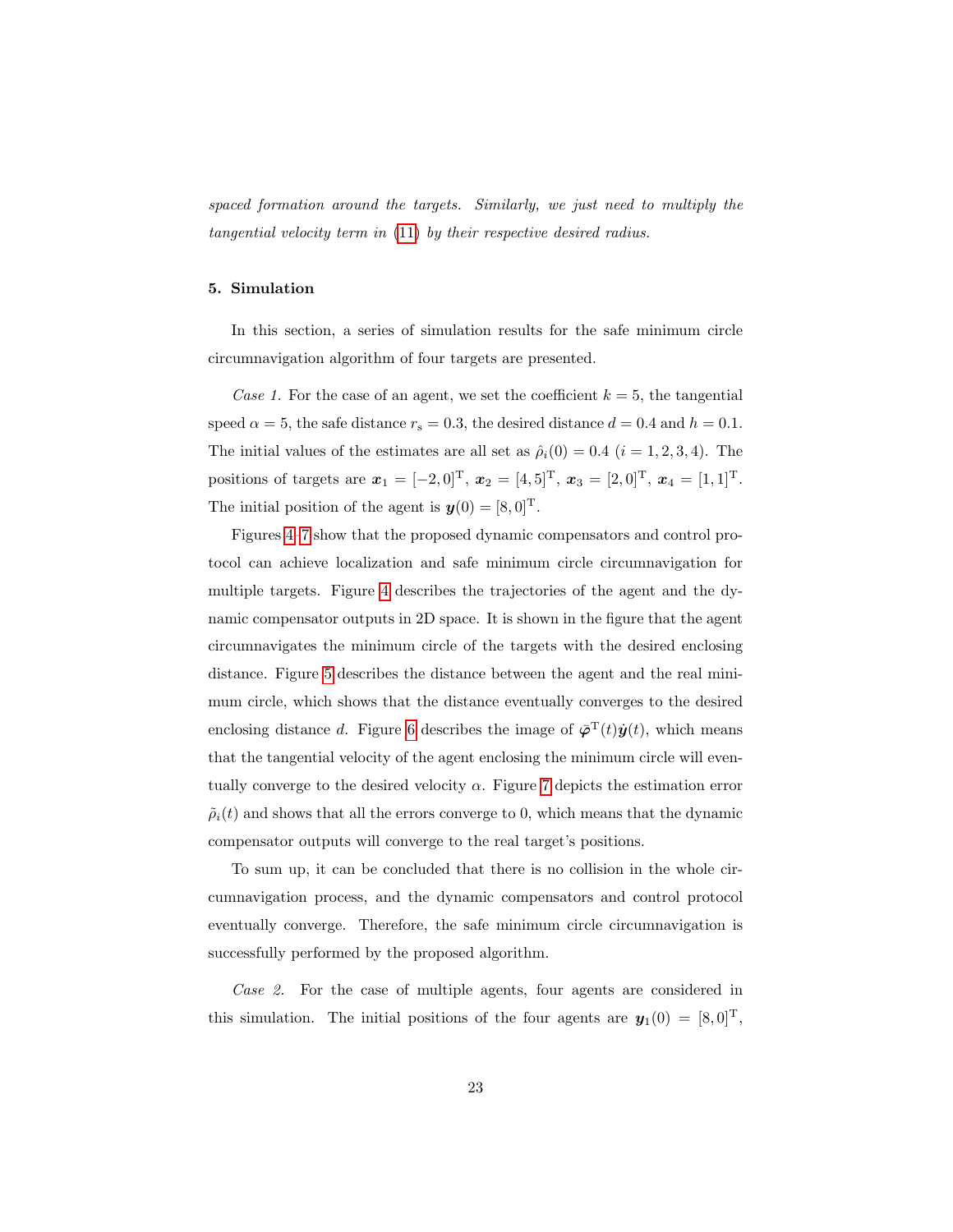

<span id="page-23-0"></span>Figure 4: The trajectories of the agent and the dynamic compensator outputs.



<span id="page-23-1"></span>Figure 5: Distance between the agent and the real minimum circle.

<span id="page-23-2"></span>Figure 6: The tangential velocity of the agent.

 $y_2(0) = [0, 8]^T$ ,  $y_3(0) = [-8, 0]^T$ ,  $y_4(0) = [0, -5]^T$  respectively. Other parameter settings are shown in case 1. Trajectories of the agents are shown in Figure [8\(a\),](#page-24-1) which shows that multiple agents safely circumnavigate the minimum circle of multiple targets with the desired enclosing distance. The angular configuration is demonstrated by evolution of  $\delta\phi_i$  for  $i = 1, 2, 3, 4$ . It can be seen from Figure [8\(b\)](#page-24-2) that each  $\delta\phi_i$  converges to  $\pi/2$ . One can observe that all the four agents converge to the desired minimum circle of the real targets and achieve even distribution over the minimum circle as expected. Meanwhile, the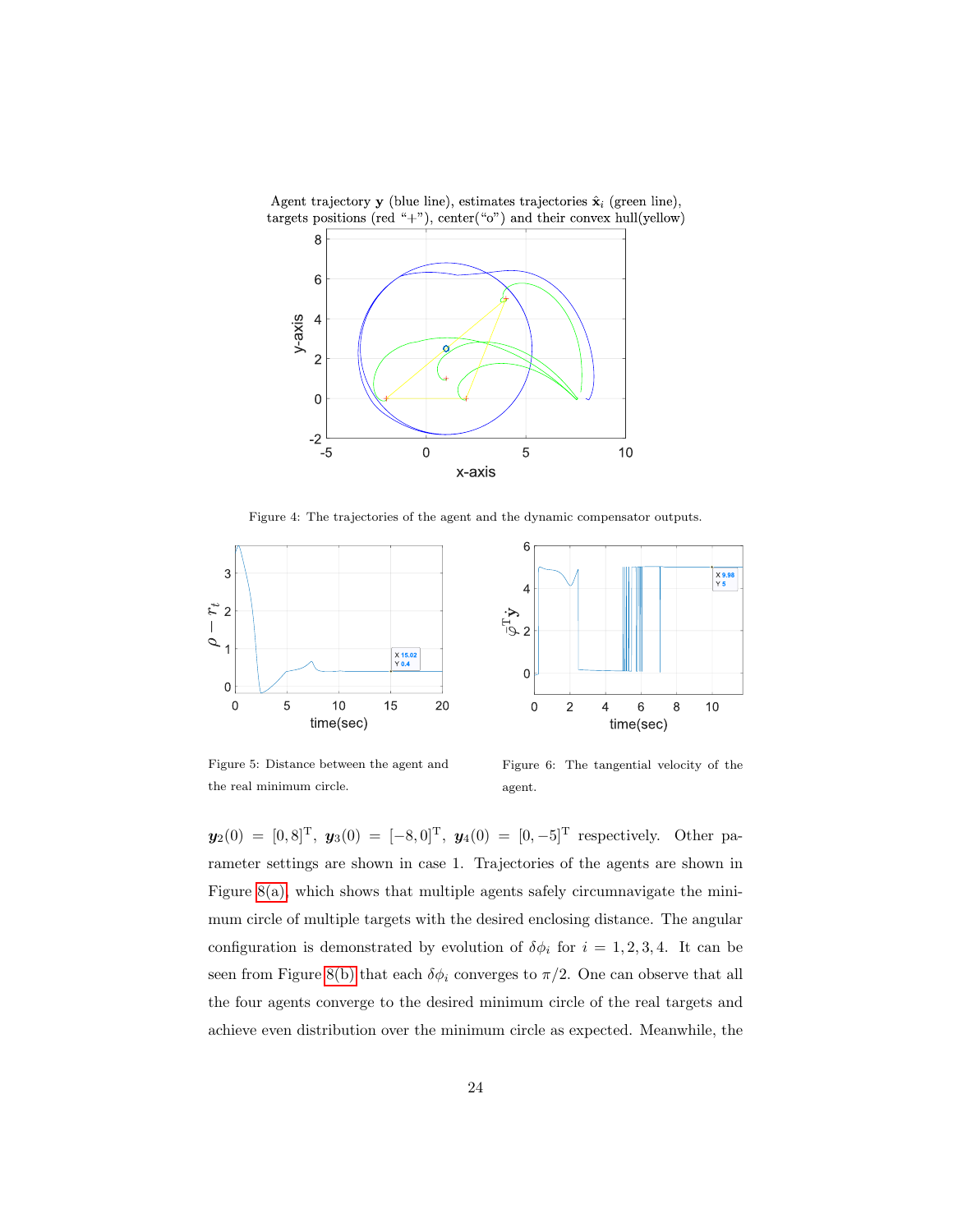

<span id="page-24-0"></span>Figure 7: Estimation errors of the targets' positions.

security of the agents is also guaranteed.



<span id="page-24-2"></span><span id="page-24-1"></span>Figure 8: Entrapment of multiple targets by multiple agents in a minimum circle.

Case 3. We further consider the case that multiple agents distributed in different radius with equiangular spaced formation. It can be seen in Figure  $9(a)$ and Figure [9\(b\)](#page-25-2) that the four agents still converge to the desired minimum circle of the real targets and achieve even distribution over the different minimum circles as expected. Meanwhile, the security of the agents is also guaranteed.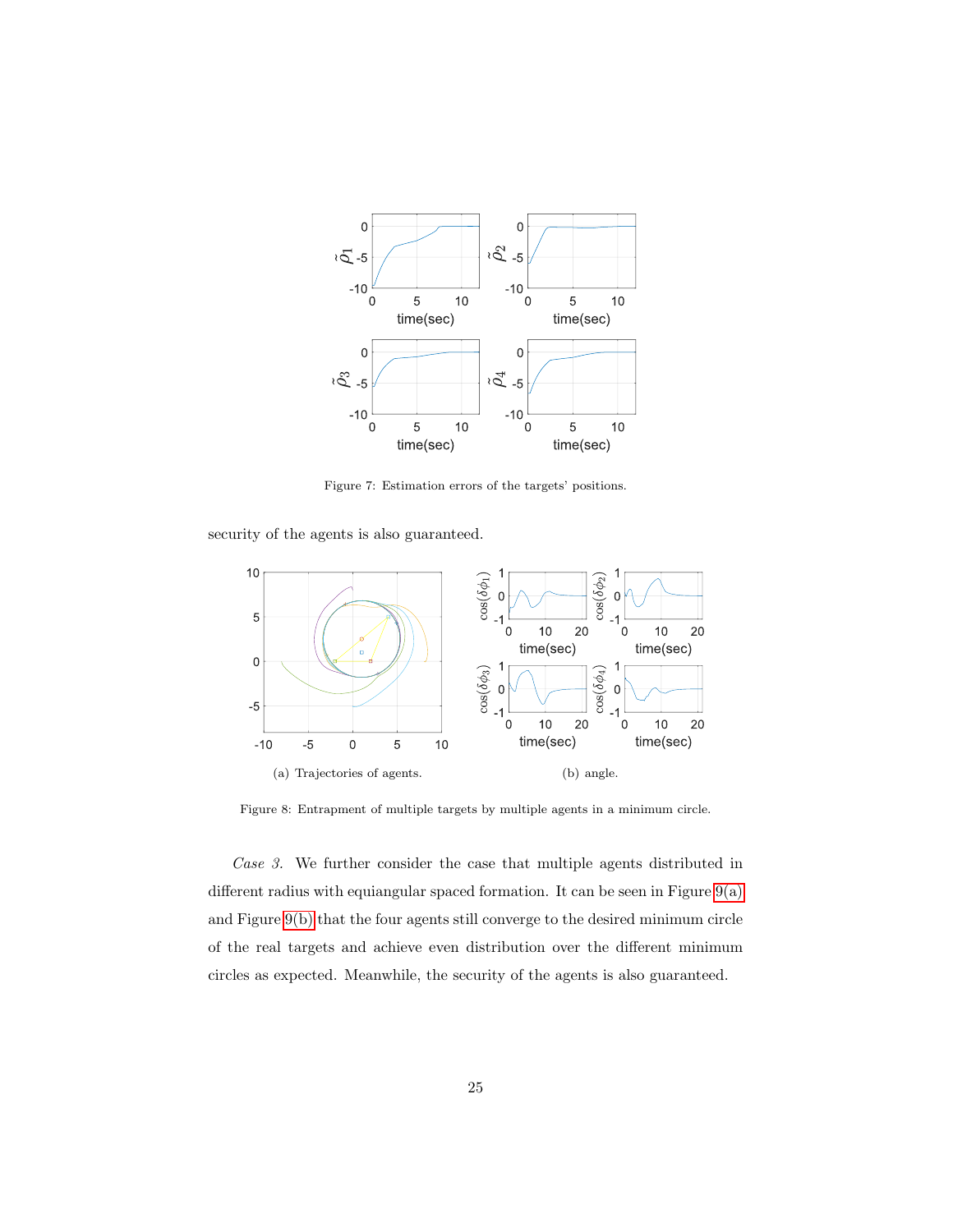

<span id="page-25-2"></span><span id="page-25-1"></span>Figure 9: Entrapment of multiple targets by multiple agents in different minimum circle.

### <span id="page-25-0"></span>6. Conclusion and future works

This paper studies safe minimum circle circumnavigation for a group of stationary targets based on a dynamic output feedback approach. A new circumnavigation algorithm is developed with the dynamic compensators and the control protocol keeping the radial motion far away from the dangerous area when the agent moving in a dangerous area. By using the proposed algorithm, the agent encloses the targets closely and does not collide with the multiple targets. Our results show that (i) the design of the control protocol facilitates the design of control law; (ii) the prior information of the targets distribution range is not required in the design of the circumnavigation algorithm; and (iii) this algorithm still work even in the multi-agent scenario. Future investigations include improving the algorithm to fit in three-dimensional space scenarios and considering finite-time minimum circle circumnavigation problem.

# Acknowledgements

This work is supported in part by the National Natural Science Foundation of China under grant (No. 61973055) and the Fundamental Research Funds for the Central Universities (No. ZYGX2019J062).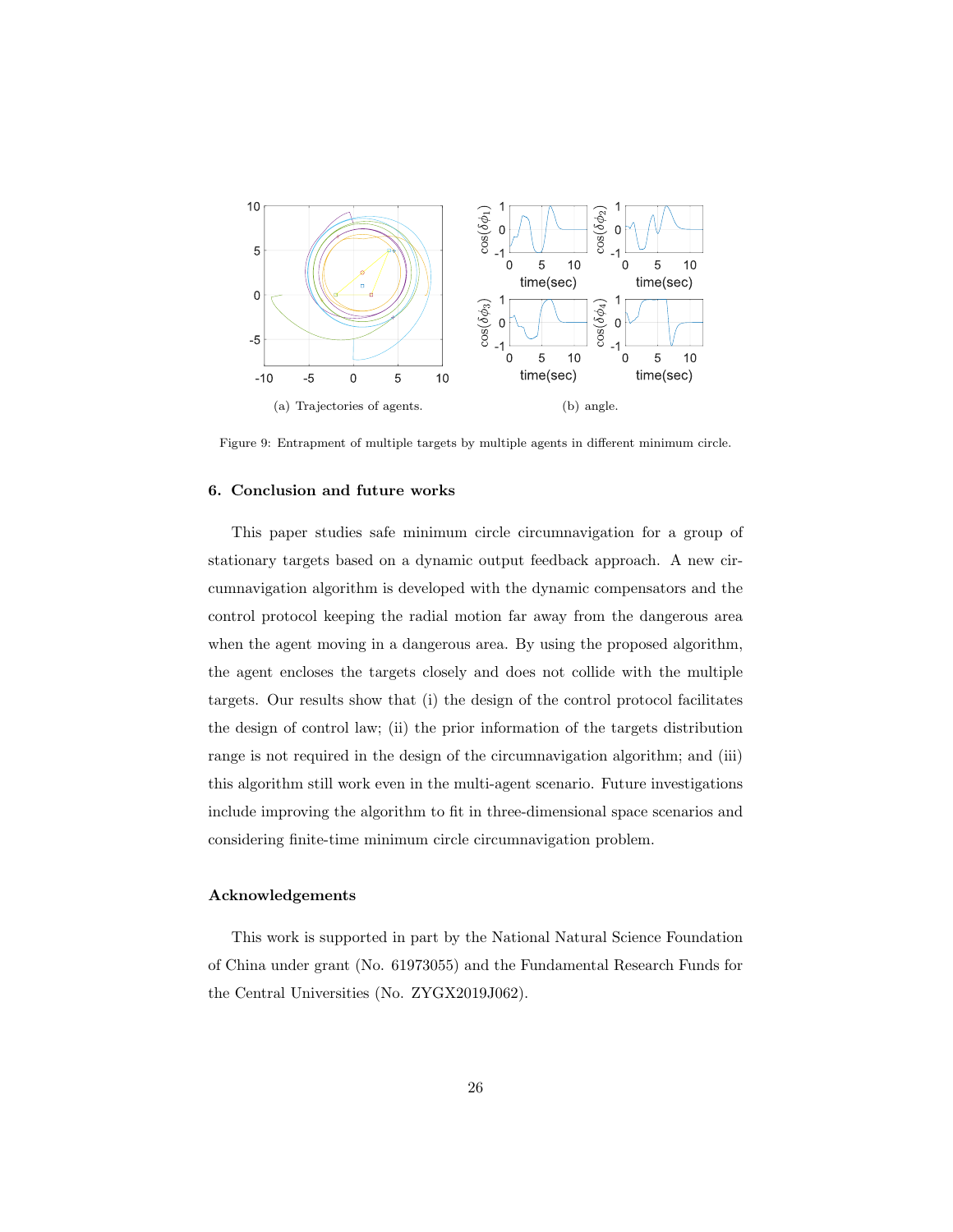# References

# References

- <span id="page-26-0"></span>[1] E. Shahamatkhah, M. Tabatabaei, Containment control of linear discretetime fractional-order multi-agent systems with time-delays, Neurocomputing 385 (2020) 42-47. doi: [10.1016/j.neucom.2019.12.067.](https://doi.org/10.1016/j.neucom.2019.12.067)
- [2] R.W. Liao, L. Han, X.W. Dong, Q.D. Li, Z. Ren, Finite-time formationcontainment tracking for second-order multi-agent systems with a virtual leader of fully unknown input, Neurocomputing 415 (2020) 234-246. doi: [10.1016/j.neucom.2020.07.067.](https://doi.org/10.1016/j.neucom.2020.07.067)
- [3] Y.S. Zheng, J.Y. Ma, L. Wang, Consensus of hybrid multi-agent systems, IEEE T. Neur. Net. Lear 29 (4) (2018) 1359-1365. doi: [10.1109/TNNLS.2017.2651402.](https://doi.org/10.1109/TNNLS.2017.2651402)
- <span id="page-26-1"></span>[4] X.H. Chen, Y.M. Jia, Adaptive leader-follower formation control of nonholonomic mobile robots using active vision, IET Control Theory Appl. 9 (8) (2015) 1302-1311. doi: [10.1049/iet-cta.2014.0019.](https://doi.org/10.1049/iet-cta.2014.0019)
- <span id="page-26-2"></span>[5] Y.J. Shi, R. Li, K.L. Teo, Cooperative enclosing control for multiple moving targets by a group of agents, Int. J. Control 88 (1) (2015) 80-89. doi: [10.1080/00207179.2014.938447.](https://doi.org/10.1080/00207179.2014.938447)
- [6] A. Se, S.R. Sahoo, M. Kothari, Circumnavigation on multiple circles around a nonstationary target with desired angular spacing, IEEE Trans. Cybern 51 (1) (2021) 222-232. doi: [10.1109/TCYB.2019.2935839.](https://doi.org/10.1109/TCYB.2019.2935839)
- [7] Z. Miao, Y. Wang, R. Fierro, Cooperative circumnavigation of a moving target with multiple nonholonomic robots using backstepping design, Syst. Control Lett. 103 (2017) 58-65. doi: [10.1016/j.sysconle.2017.03.004.](https://doi.org/10.1016/j.sysconle.2017.03.004)
- <span id="page-26-3"></span>[8] Y.Y. Chen, Y. Zhang, C.L. Liu, Q. Wang, Formation circumnavigation for unmanned aerial vehicles using relative measurements with an uncertain dynamic target, Nonlinear Dynamics 97 (4) (2019) 2305-2321. doi: [10.1007/s11071-019-05126-y.](https://doi.org/10.1007/s11071-019-05126-y)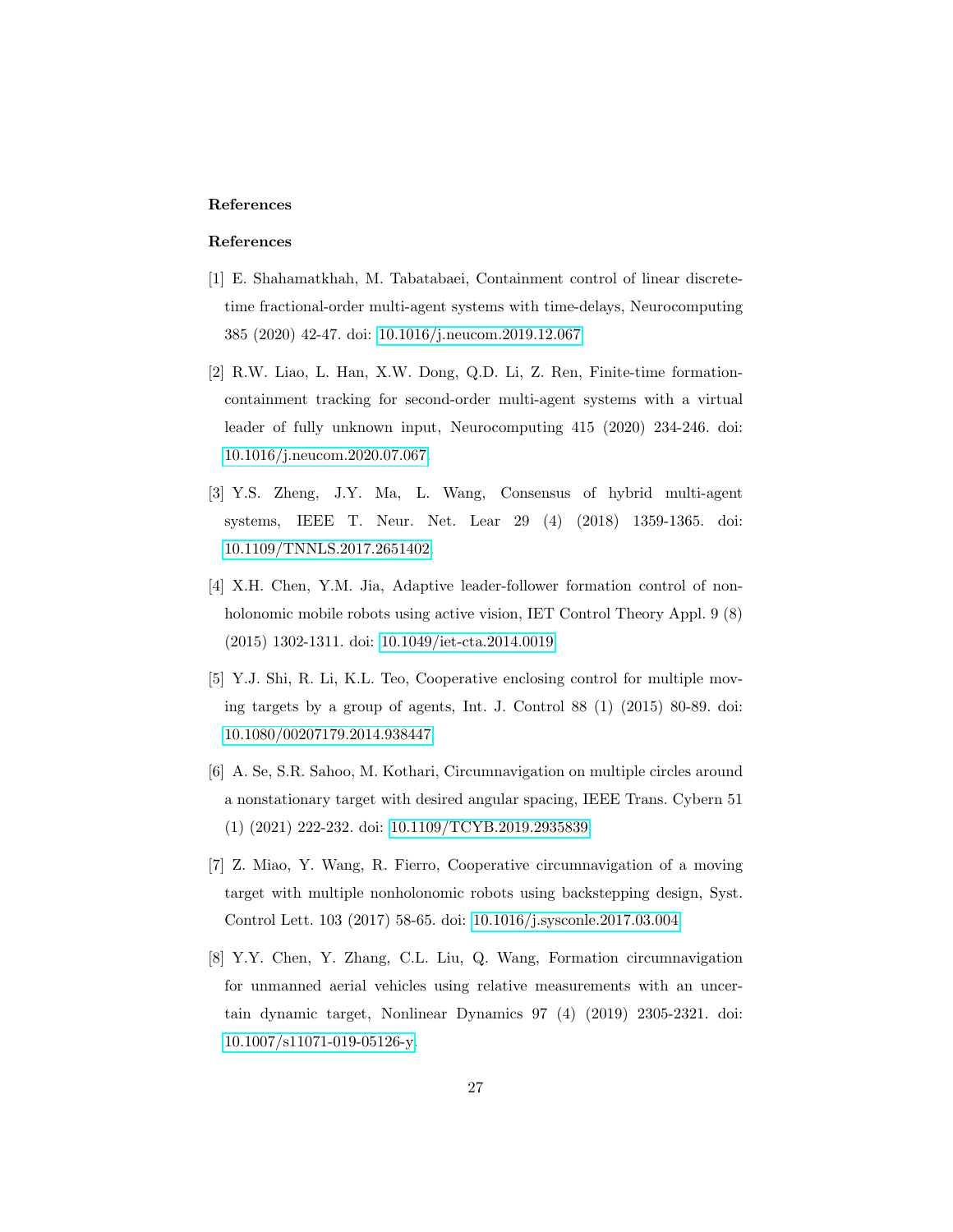- [9] I. Shames, B. Fidan, B.D.O. Anderson, Close target reconnaissance with guaranteed collision avoidance, Int. J. Robust Nonlinear Control 21 (16) (2011) 1823-1840. doi: [10.1002/rnc.1663.](https://doi.org/10.1002/rnc.1663)
- <span id="page-27-0"></span>[10] A. Franchi, P. Stegagno, G. Oriolo, Decentralized multi-robot encirclement of a 3D target with guaranteed collision avoidance, Autonom. Robots 40 (2) (2016) 245-265. doi: [10.1007/s10514-015-9450-3.](https://doi.org/10.1007/s10514-015-9450-3)
- <span id="page-27-1"></span>[11] A.S. Matveev, A.A. Semakova, A.V. Savkin, Range-only based circumnavigation of a group of moving targets by a non-holonomic mobile robot, Automatica 65 (2016) 76-89. doi: [10.1016/j.automatica.2015.11.032.](https://doi.org/10.1016/j.automatica.2015.11.032)
- [12] A.S. Matveev, A.A. Semakova, Range-Only-Based three-dimensional circumnavigation of multiple moving targets by a nonholonomic mobile robot, IEEE Trans. Autom. Control 63 (7) (2018) 2032-2045. doi: [10.1109/TAC.2017.2758843.](https://doi.org/10.1109/TAC.2017.2758843)
- [13] A.S. Matveev, A.A. Semakova, Localization and three-dimensional circumnavigation of many mobile targets based on distance measurements, IFAC-PapersOnLine 50 (1) (2017) 8832-8837. doi: [10.1016/j.ifacol.2017.08.1538.](https://doi.org/10.1016/j.ifacol.2017.08.1538)
- [14] F. Dong, K.Y. You, S.J. Song, Target encirclement with any smooth pattern using range-based measurements, Automatica 116 (2020) 108932. doi: [10.1016/j.automatica.2020.108932.](https://doi.org/10.1016/j.automatica.2020.108932)
- [15] Y. Cao, UAV circumnavigating an unknown target using range measurement and estimated range rate, in: Proceedings of the American Control Conference, Portland, Oregon, USA, 2014, pp. 4581-4586. doi: [10.1109/ACC.2014.6858806.](https://doi.org/10.1109/ACC.2014.6858806)
- <span id="page-27-2"></span>[16] Y. Cao, UAV circumnavigating an unknown target under a GPS-denied environment with rang-only measurements, Auomatica 55 (2015) 150-158. doi: [10.1016/j.automatica.2015.03.007.](https://doi.org/10.1016/j.automatica.2015.03.007)
- <span id="page-27-3"></span>[17] M. Deghat, I. Shame, B.D.O. Anderson, C.B. Yu, Target localization and circumnavigation using bearing measurement in 2D, in: Proceedings of the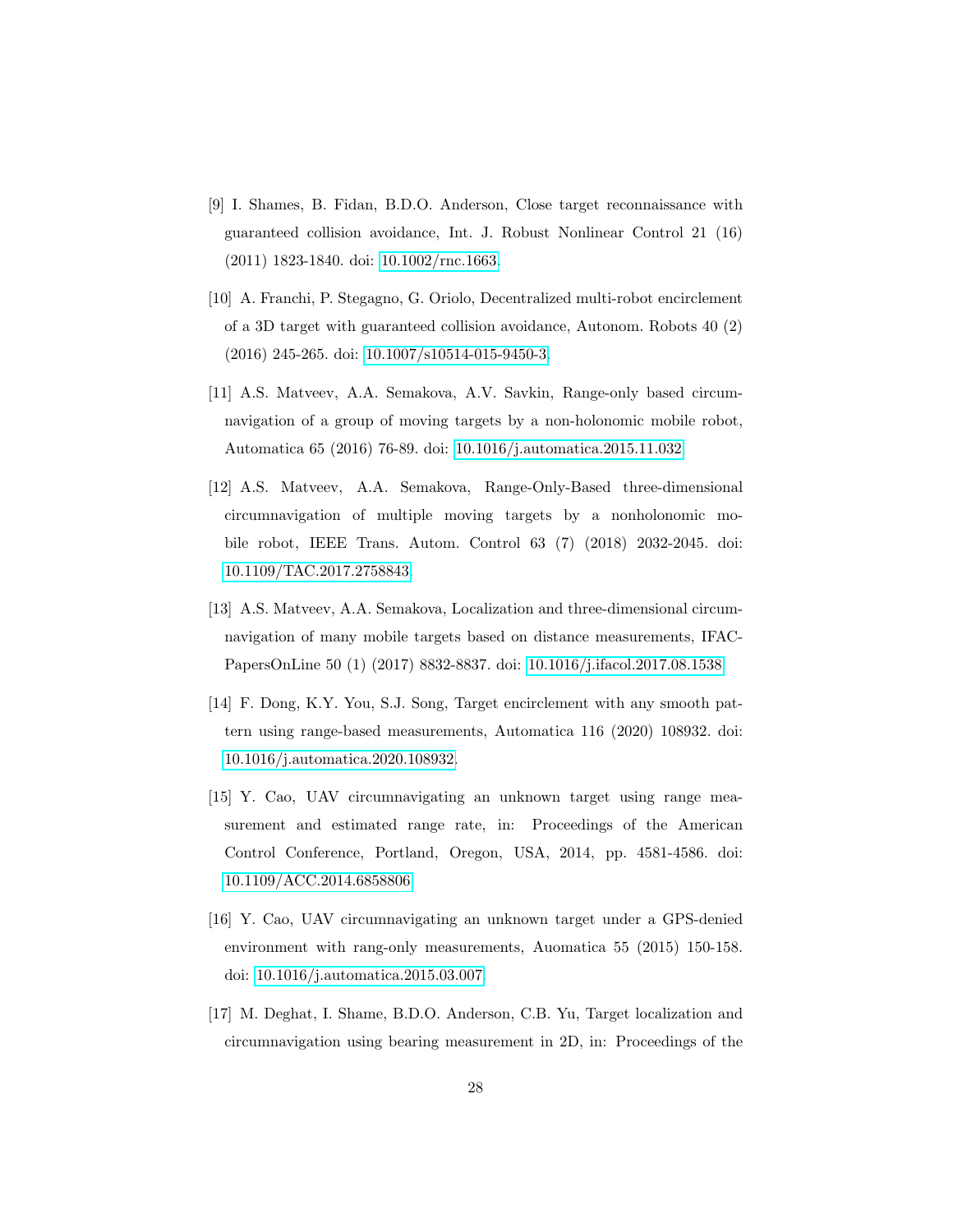49th IEEE Conference on Decision and Control, Hilton Atlanta Hotel, Atlanta, GA, USA, 2010, pp. 334–339. doi: [10.1109/CDC.2010.5717795.](https://doi.org/10.1109/CDC.2010.5717795)

- <span id="page-28-1"></span>[18] J.P. Shao, Y.P. Tian, Multi-target localisation and circumnavigation by a multi-agent system with bearing measurements in 2D space, Int. J. Syst. Sci. 49 (1) (2018) 15-26. doi: [10.1080/00207721.2017.1397803.](https://doi.org/10.1080/00207721.2017.1397803)
- <span id="page-28-2"></span>[19] S.H. Chun, Y.P. Tian, Multi-targets localization and elliptical circumnavigation by multi-agents using bearing-only measurements in two-dimensional space, Int. J. Robust Nonlinear Control 30 (8) (2020) 3250-3268. doi: [10.1002/rnc.4932.](https://doi.org/10.1002/rnc.4932)
- <span id="page-28-3"></span>[20] R. Li, Y.J. Shi, Q.X. Wu, Y.D. Song, Safe-circumnavigation of one single agent around a group of targets with only bearing information, J. Frankl. Inst. 356 (18) (2019) 11546-11560. doi: [10.1016/j.jfranklin.2019.03.040.](https://doi.org/10.1016/j.jfranklin.2019.03.040)
- <span id="page-28-4"></span>[21] S.D. Cao, R. Li, Y.J. Shi, Y.D. Song, A low-cost estimator for target localization and circumnavigation using bearing measurements, J. Frankl. Inst. 357 (14) (2020) 9654-9672. doi: [10.1016/j.jfranklin.2020.07.031.](https://doi.org/10.1016/j.jfranklin.2020.07.031)
- <span id="page-28-5"></span>[22] S.D. Cao, R. Li, Y.J. Shi, Y.D. Song, Safe convex-circumnavigaion of one agent around multiple targets using bearing-only measurements, Accepted by Automatica. doi: [10.1080/00207179.2014.938447.](https://doi.org/10.1080/00207179.2014.938447)
- [23] R. Li, Y.J. Shi, Y.D. Song, Localization and circumnavigation of multiple agents along an unknown target based on bearing-only measurement: A three dimentional solution, Automatica 94 (2018) 18-25. doi: [10.1016/j.automatica.2018.04.005.](https://doi.org/10.1016/j.automatica.2018.04.005)
- <span id="page-28-6"></span>[24] R.H. Zheng, Y.H. Liu, D. Sun, Enclosing a target by nonholonomic mobile robots with bearing-only measurements, Automatica 53 (2015) 400-407. doi: [10.1016/j.automatica.2015.01.014.](https://doi.org/10.1016/j.automatica.2015.01.014)
- <span id="page-28-0"></span>[25] Z.W. Yang, S.Y. Zhu, C.L. Chen, G. Feng, X.P. Guan, Entrapping a target in an arbitrarily shaped orbit by a single robot using bearing measurements, Automatica 113 (2020) 108805. doi: [10.1016/j.automatica.2020.108805.](https://doi.org/10.1016/j.automatica.2020.108805)